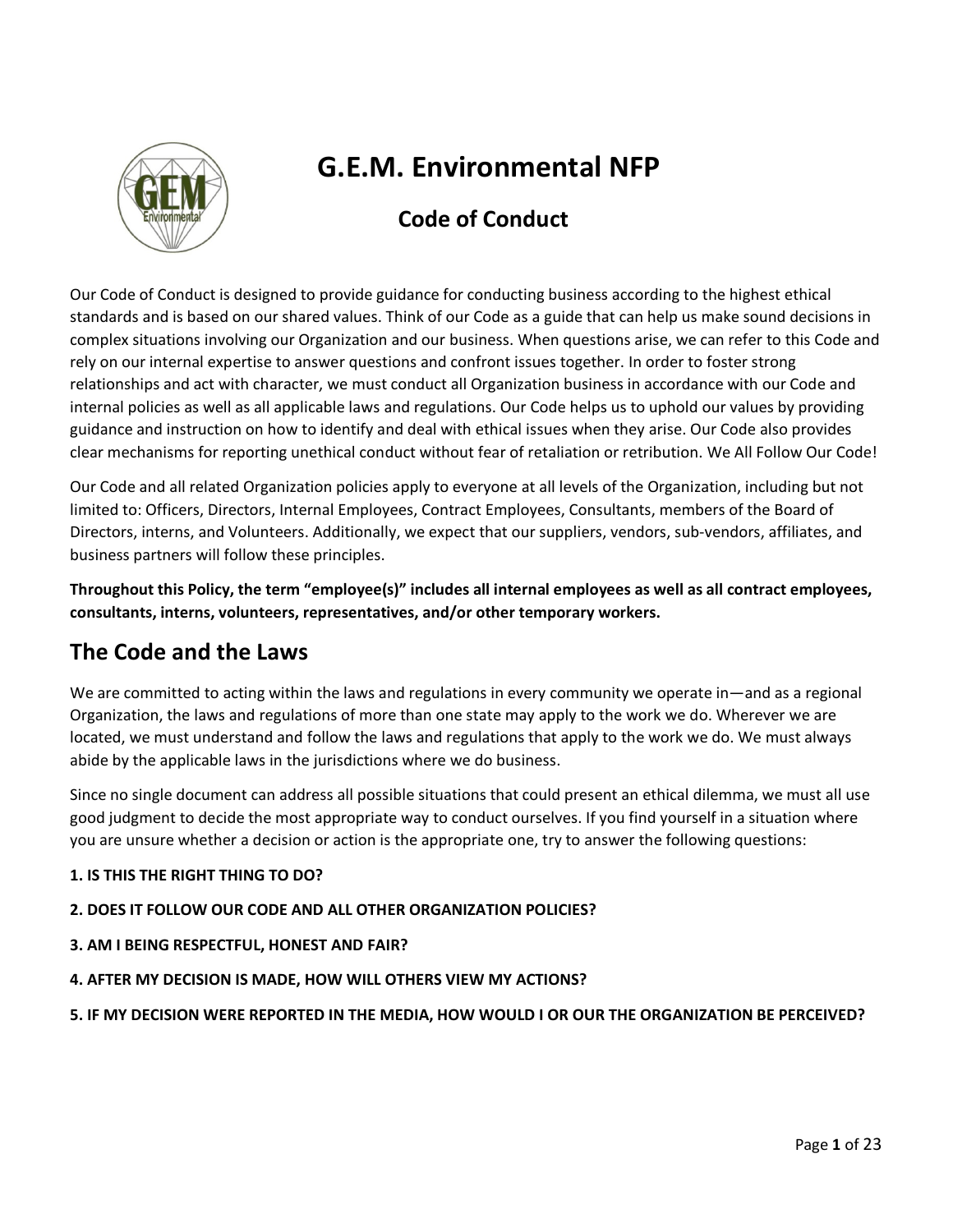## **OUR RESPONSIBILITIES**

Asking Questions and Reporting Concerns

This Code, along with our Organization policies and applicable laws and regulations, forms the backbone of our responsibilities to each other, our community, clients, donors, and beneficiaries.

A question or concern may arise that requires clarification, or you may be confronted with a situation of which our Organization should be aware. Our Organization values are honesty, integrity and respect, so we should always speak up to ask questions or report issues with appropriate urgency.

## Who to Contact

If you become aware of a situation that may violate our Code, Organization policy, or the law, you should report it to one of the contacts listed below. When we speak up to report perceived wrongdoing, it allows our Organization to investigate potential problems, implement solutions, and prevent future issues that could damage our reputation and harm others.

To make a report, you may contact *any* of the following resources:

- Your Supervisor, Manager, Department Leader, an Officer, or Director
- A Human Resources Representative
- The Diversity Officer Alejandro "Chino" Martinez chino@gemenvironmental.org

When a report or inquiry is made, the Organization will respond promptly and appropriately where all reports and inquiries will be treated confidentially to the extent possible.

Our Organization ensures that all investigations are conducted in a consistent, comprehensive and confidential manner (to the extent possible) that complies with applicable laws. When an investigation is necessary, the Organization will take appropriate corrective or disciplinary action in accordance with local laws, internal policies, and procedures. In appropriate situations, you may be updated on the actions taken to resolve your report.

#### Our Commitment to Non-Retaliation

We believe that building relationships based on trust is a valuable way to strengthen our Organization. One way we show this is through our commitment to non-retaliation. No one will ever face an adverse employment action for reporting a suspected violation of our Code, Organization policy or the law, or participating in an investigation, in each case in good faith. Acting in "good faith" means that you come forward with all relevant information, without malice or ill intent, and that you believe you are giving a sincere, complete and accurate report.

Anyone who does take retaliatory action against another employee will be subject to disciplinary action, up to and including termination. Similarly, our Organization will not allow malicious or false reports to be made without consequences. Anyone making a malicious or false report will also be subject to disciplinary action, up to and including termination.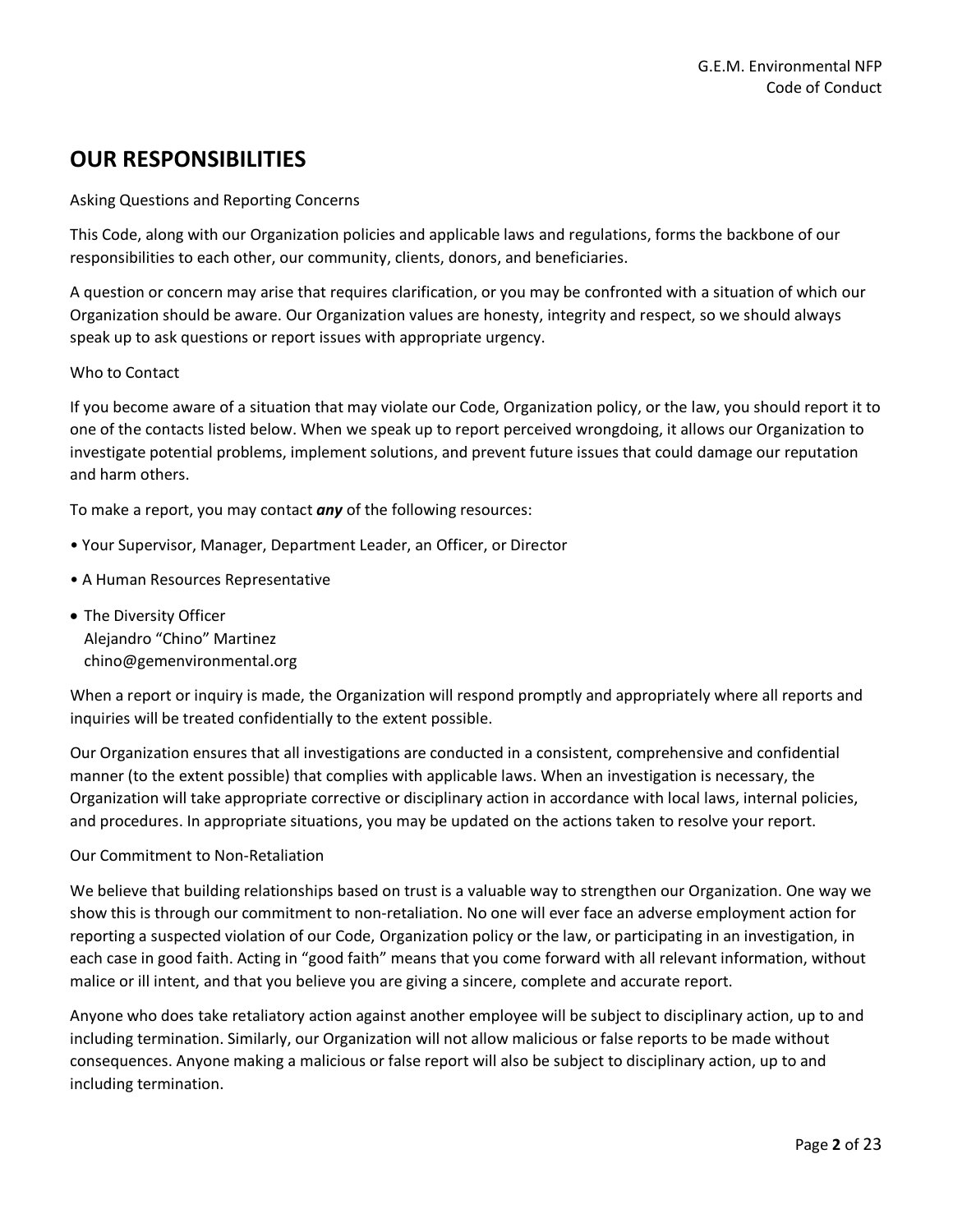## **WHAT WE EXPECT OF OUR LEADERS**

We expect our leaders to provide direction and leadership by demonstrating how to conduct business ethically and with good judgment. We expect leaders to foster environments in which we can build trust with each other, and we depend on our managers to be an invaluable sounding board for our questions and concerns.

If you are a Leader, make sure you:

- Communicate and demonstrate the spirit of our Code to those who report to you.
- Take an active role in assuring that your subordinates have the training they need to work ethically and effectively.
- Create an environment where your subordinates feel comfortable asking questions and raising concerns.
- Respond quickly and effectively to concerns that are reported to you and seek answers to questions you cannot answer yourself.
- Take prompt remedial action when mistakes or misconduct occur.

Leaders must make every effort to protect employees against retaliation and should be prepared to address or escalate issues through Human Resources or the Legal Department (if applicable).

## **OUR COMMITMENT TO EACH OTHER**

## **Equal Opportunities, Diversity and Inclusion**

We all share a passion to succeed that extends across all borders and characteristics. Our donors, clients, affiliates, host facilities, colleagues, and beneficiaries all come from a wide variety of backgrounds and cultures, but because the strong relationships we build are based on trust and mutual respect, we never allow our differences to divide us. Sharing a diversity of opinions and ideas helps us perform at our optimal level to meet and exceed our community's needs, which in turn, makes us a better, stronger Organization.

To this end, we each contribute daily to maintaining an inclusive work environment that fosters respect for all of our employees, donors, clients, affiliates, host facilities, colleagues, and beneficiaries, and one that reflects the diversity of our community. Our Organization provides equal employment opportunities, meaning that we do not make employment-related decisions or discriminate against anyone on the basis of race, color, religion, gender, age, veteran status, national origin, genetic origin, sexual orientation or any other characteristic protected by applicable law. This approach applies to everything we do, including: hiring, promotions, benefits, terminations, recruiting, compensation, and/or corrective action. For further information regarding our equal employment policies, you may also consult your supervisor, an appropriate manager, Organization officer, Director, or contact your Human Resources Representative or the Legal Department (if applicable).

## **Preventing Harassment**

We always strive to create a positive and productive work environment for each other and we strive to maintain an environment where everyone is treated with respect and dignity. This means we must not engage in behavior that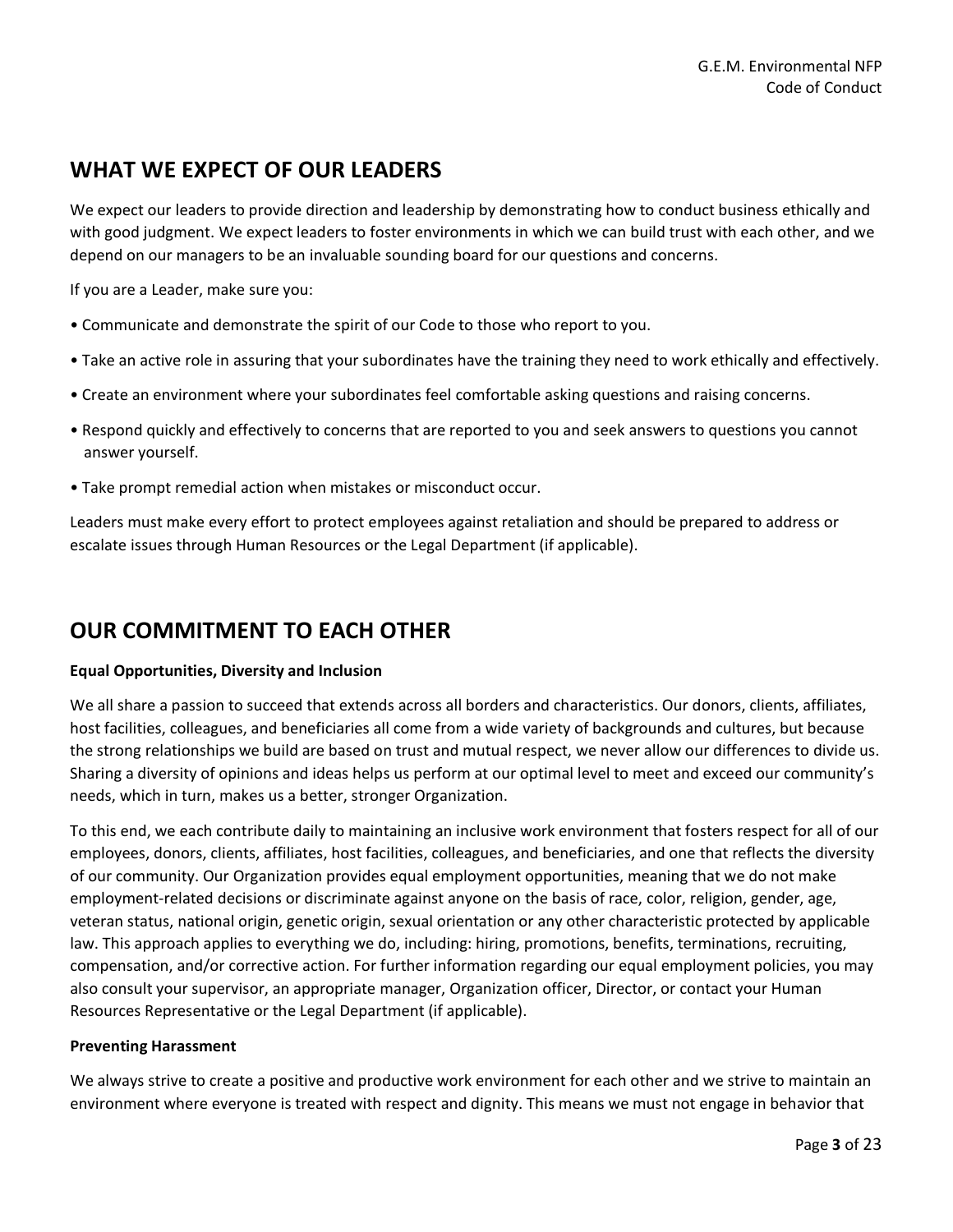could be viewed as harassing or hostile to our fellow employees. Such behavior includes disparaging or inappropriate remarks, gestures, or conduct relating to a person's:

- Race, color, or national origin
- Gender
- Genetic origin
- Sexual orientation
- Religion
- Age
- Disability
- Veteran status
- Other characteristics protected by applicable law

Harassment can be sexual or non-sexual in nature. Sexual harassment includes conduct such as unwanted advances, inappropriate sexual jokes, sexually suggestive comments, inappropriate touching, requests for sexual favors and inappropriate comments about another's appearance. Non-sexual harassment may include offensive comments, jokes or pictures related to the topics listed above. Use of the Organization's network, system or any electronic device (personal or Organization-issued) to harass another person is also strictly prohibited and is also covered in the Organization Property section of this Code.

We must always promptly report any harassing behavior we observe or experience to a Supervisor, Manager, or Director, or another contact in the "Who to Contact" instructions of this Code. For further information about preventing harassment, you may also contact your Human Resources Representative or the Legal Department (if applicable).

## **Workplace Safety**

## *Health and safety*

Each employee is an important part of our team, so our Organization is committed to ensuring a safe working environment. We do our part by complying with all applicable health and safety rules and regulations as well as all posted safety procedures. If you know of or suspect any unsafe situations or conditions at your worksite, you should immediately alert your Supervisor or Manager of the situation. Additionally, if you suffer any injuries, illness, or experience any accidents in the workplace, you must report that information to your Supervisor or Manager immediately to ensure adequate reporting to the Organizations Worker's Compensation insurance agent.

## *Substance abuse*

Substance abuse limits our ability to work safely, effectively, and productively. Our Organization has a zerotolerance policy with regard to substance abuse and we are committed to keeping the workplace free from drugs and alcohol. We may never work while under the influence of alcohol, illegal drugs, or misused prescription/over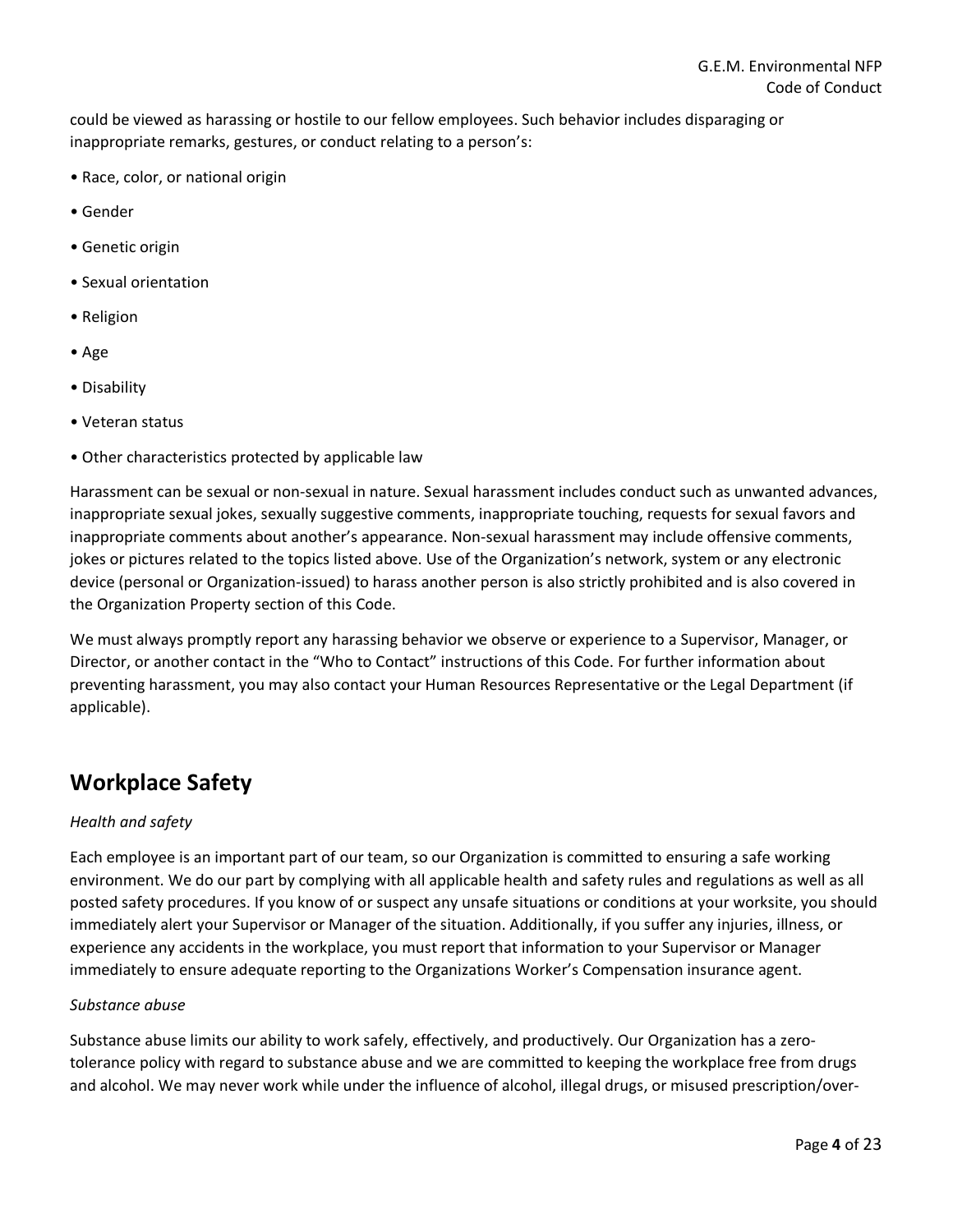the-counter medications. For further information on the Organization's substance abuse policies, you may also consult your supervisor or manager.

## *Violence and crisis management*

As part of maintaining a positive, productive, and safe work environment, we must never engage in or tolerate any form of violence. This includes any threats, intimidation, or acts of violence; whether physical, verbal, written or electronic in delivery. If you know of a situation in which workplace violence has happened, has been threatened, or insinuated, you should immediately report your concerns to your Supervisor, Manager, a Human Resources Representative, or the Diversity Officer. If you believe someone is in immediate danger, contact the local authorities immediately.

## **Privacy, Confidentiality and Information Security**

## *Protection of personal information*

Our Organization is committed to protecting the privacy of personal information, which we achieve by following our written policies and guidelines for collecting, storing, and using such information. When taking any of these actions, remember the importance our Organization places in trust and honesty, and make sure you understand all applicable privacy and data protection laws. Some examples of the personal information that our Organization maintains include:

- Medical information
- Contact information
- Employment history
- Marital status
- Government-issued identification numbers
- Reference letters

We must also take care to share such information only with those who have a business need to know it.

## *Compliance with labor and employment laws*

We Believe our Organization's Mission is a noble cause and we want everyone associated with our Organization to be treated with fairness and decency. These values support our commitment to comply with all applicable employment laws, including, but not limited to, those governing wages and hours. Our Organization strives to ensure that all of our employees are compensated fairly, accurately and lawfully. It is our shared responsibility to ensure that all laws and regulations that govern our business are carefully observed and any questions or concerns about these topics properly addressed.

Labor and employment laws and rules can be complex, and if you should have any questions about their applicability, you should contact your Supervisor, Manager, a Human Resources Representative, an Organization Officer, or Director. Always remember that we must not retaliate against any fellow employee who asks questions or attempts to invoke his or her rights under applicable employment laws and regulations.

We must also ensure that working conditions, both internally, and at the worksites we place contract employees, satisfy applicable legal standards and reflect our values. Under no circumstances will any of our Organization hire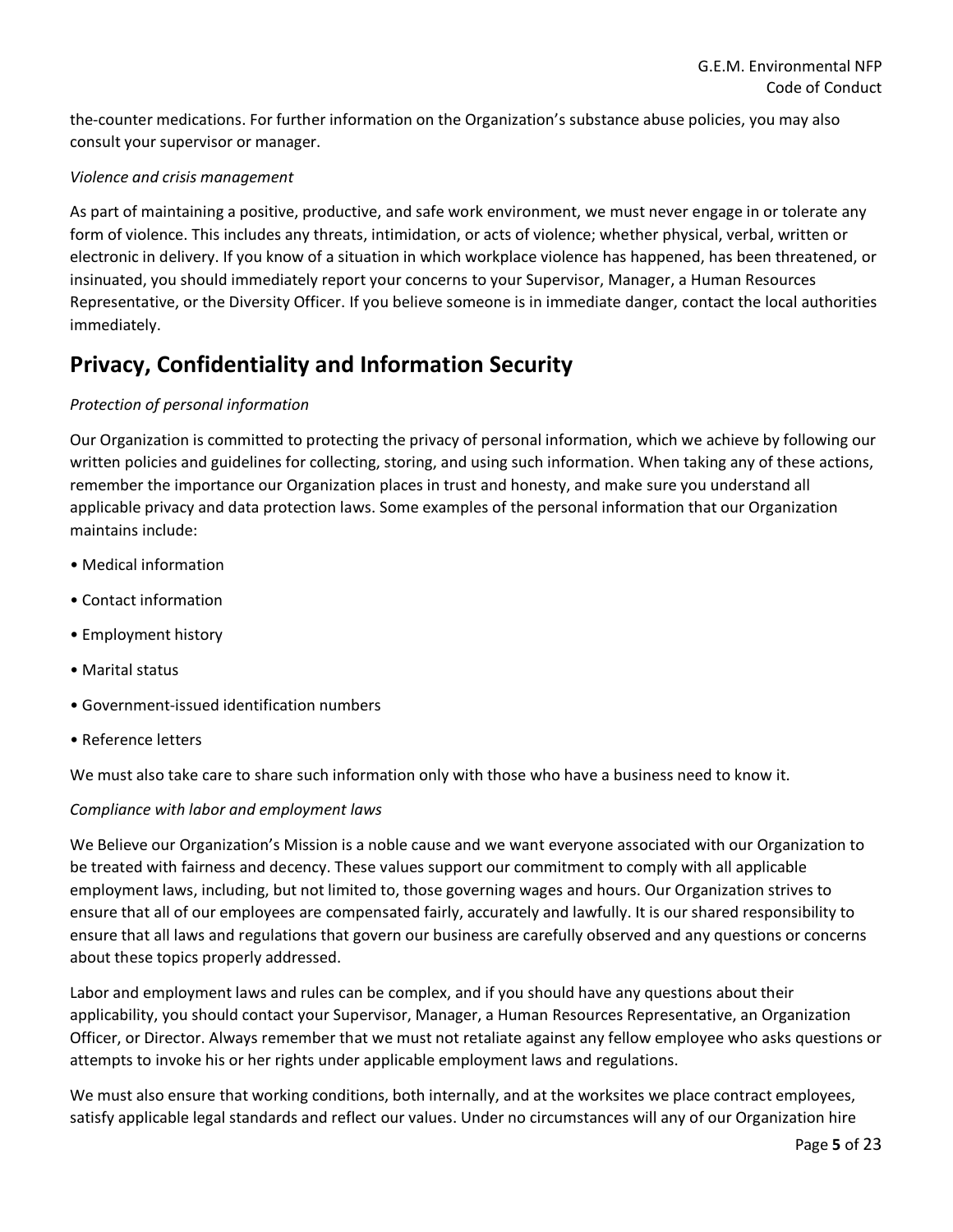individuals who are under the legal age for employment in the jurisdiction where they will be working, or who are otherwise not legally eligible to work. Furthermore, we do not allow the exploitation of any fellow employees, including paying wages below the applicable minimum wage, engaging in forced labor, or any other unsafe or unfair working conditions, other than through legal employment rules directed by the Department of Labor. It is our responsibility to know our customers' worksites so that we are able to spot these types of issues and report them to the appropriate party.

Employment forms and required labor documents can be found on the Secure Member's Login Page of the Organizations webpage at<https://www.gemenvironmental.org/#login>

## **INTEGRITY FOR OUR ORGANIZATION**

## Conflicts of Interest

The Organization's Conflict of Interest Policy can be found in Article 9 of the Organization's Bylaws

One way we can demonstrate our good character is in how we handle situations in which our own personal interests conflict with the interests of the Organization, our customers, or business partners. These situations are called "conflicts of interest," and could include but are not limited to the following:

• Owning a material financial interest (defined as greater than 1% of an Organization's outstanding stock) in our Organization's competitors.

- Hiring a member of your family who would report to you.
- Accepting gifts from an Organization vendor, sub-vendor, supplier, customer, affiliate, business partner.

These and other common conflicts of interest are explained in more detail in the following sections.

## *Disclosure and resolution process*

Regardless of the specifics, if a conflict or potential conflict arises, you must disclose it promptly to your Manager or Supervisor and seek to resolve it immediately. Your Manager or Supervisor will be responsible for determining an appropriate course of action and arriving at a decision after consulting with higher levels of leadership, if necessary.

## **All conflicts and appearances of conflicts must go through this disclosure and resolution process.**

## *Giving and accepting gifts or entertainment*

Small gifts, business lunches or dinners, and other common, nominal courtesies can help to strengthen the relationships we maintain with our external and internal customers. Although such courtesies are an important tool for building relationships, we must also be forthright in our business relationships so that they do not become conflicts of interest by improperly influencing any business decision. At risk is the possibility to have what is intended to be a courtesy could become an obligation, or even a bribe. When you are determining whether a gift, meal, or entertainment is reasonable, ask yourself these questions:

• Have you frequently received gifts or entertainment from this outside party, customer, vendor, sub-vendor, supplier or partner?

- Is it worth more than \$100?
- Is it solicited?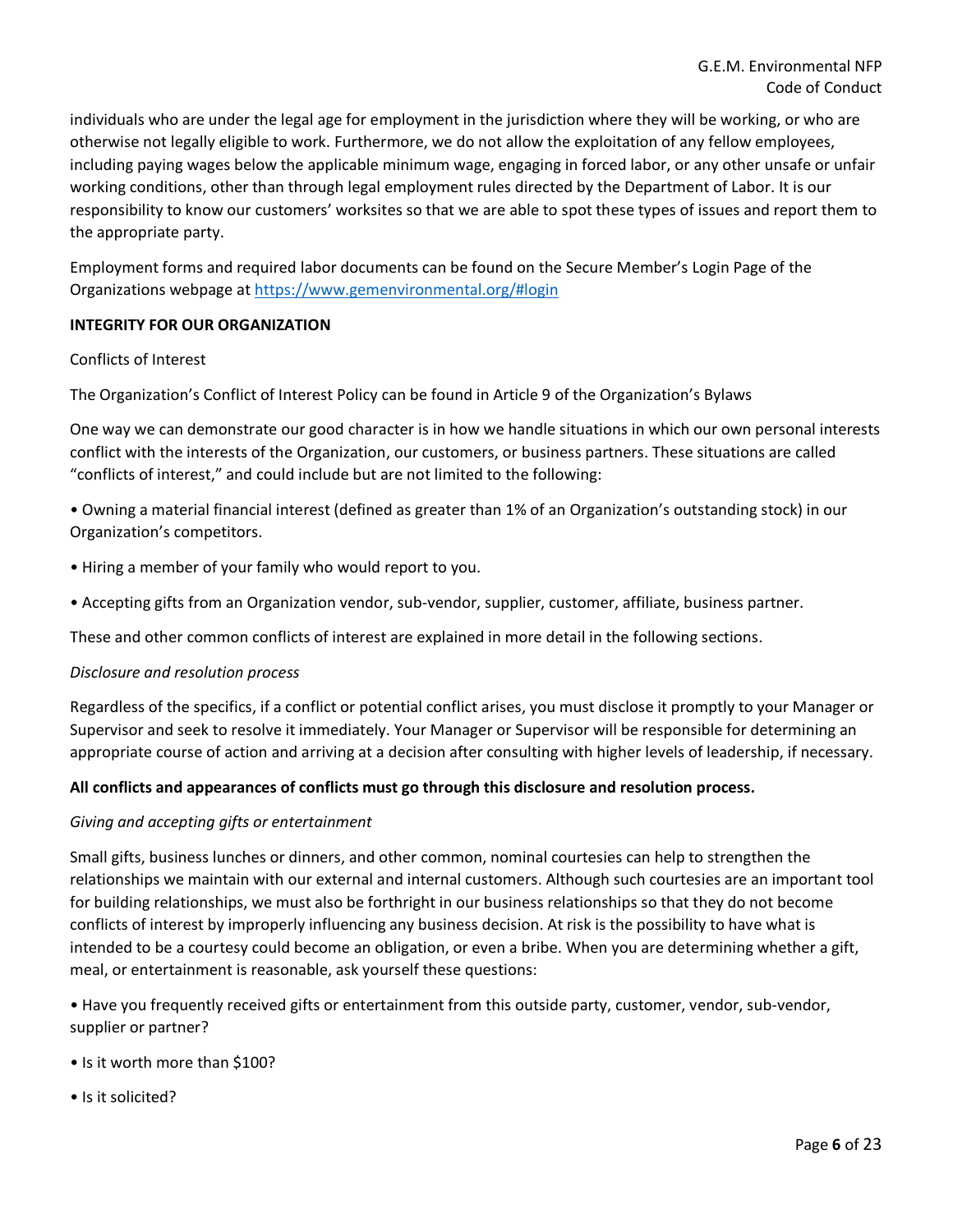- Does the gift include cash or cash equivalents (such as gift cards)?
- Do you have an existing business relationship?
- Is this in violation of any applicable laws or regulations?

If your answer to each of these questions is "no," then the gift or entertainment is probably acceptable.

If you answer "yes" to any of these questions, then you must contact your Supervisor, a Manager, or an Organization officer for guidance. There may be limited circumstances in which refusing or returning a gift would be impractical or culturally insensitive.

When accepting or providing meals or entertainment, we must ensure that the purpose of the meal or entertainment is directly related to the business relationship between our Organization and the other individual or Organization involved. For example, if a vendor offers to take you to dinner, to a seminar, or an event, it should be related to our mutual business relationship and the vendor's representative must be present.

The key thing to remember is that gifts and entertainment must never influence or even appear to influence a business decision. The way we interact with our business partners shows others the type of Organization we are, so it is important to always use our best judgment.

## *Travel expenses*

Situations in which one of our business partners offers to pay for our travel expenses, or asks for our Organization to provide their travel expenses, can also create a conflict. If you are unsure about whether you should provide or accept any travel-related expenses, please contact an appropriate Organization Officer with access to legal counsel. For information regarding Organization reimbursement of travel expenses, please refer to the *Employee Travel & Expense Reimbursement Policies* in the Accounting Policy and Procedure Manual.

## *Working with family and friends*

In order to avoid the possibility of favoritism, we should never be in a position where individuals who have a personal relationship are also in a reporting relationship. Specifically, we may not work directly for, supervise or make employment decisions about a family member. These personal relationships include your immediate family members (such as your spouse, children, stepchildren, parents, stepparents, siblings, in-laws, and/ or any other members of your household) as well as romantic relationships.

If you have a family member or friend who is interested in employment with our Organization and you would normally be involved in the hiring decision, you should disclose the situation to your Manager or Supervisor and remove yourself from the hiring process.

## *Outside employment*

We share a commitment to each other and our Organization to properly carry out our duties to the best of our abilities. To this end, if you undertake any form of employment outside our Organization while still working for us, such as freelance work or a second job, make sure that these activities do not compromise the quality of your work for our Organization. Also, remember that you should not use Organization time or resources to perform outside work.

If you choose to undertake outside employment, remember that you may not work for any of our Organization's competitors, vendors, sub-vendors, suppliers, or other business partners. Nor should any outside employment, paid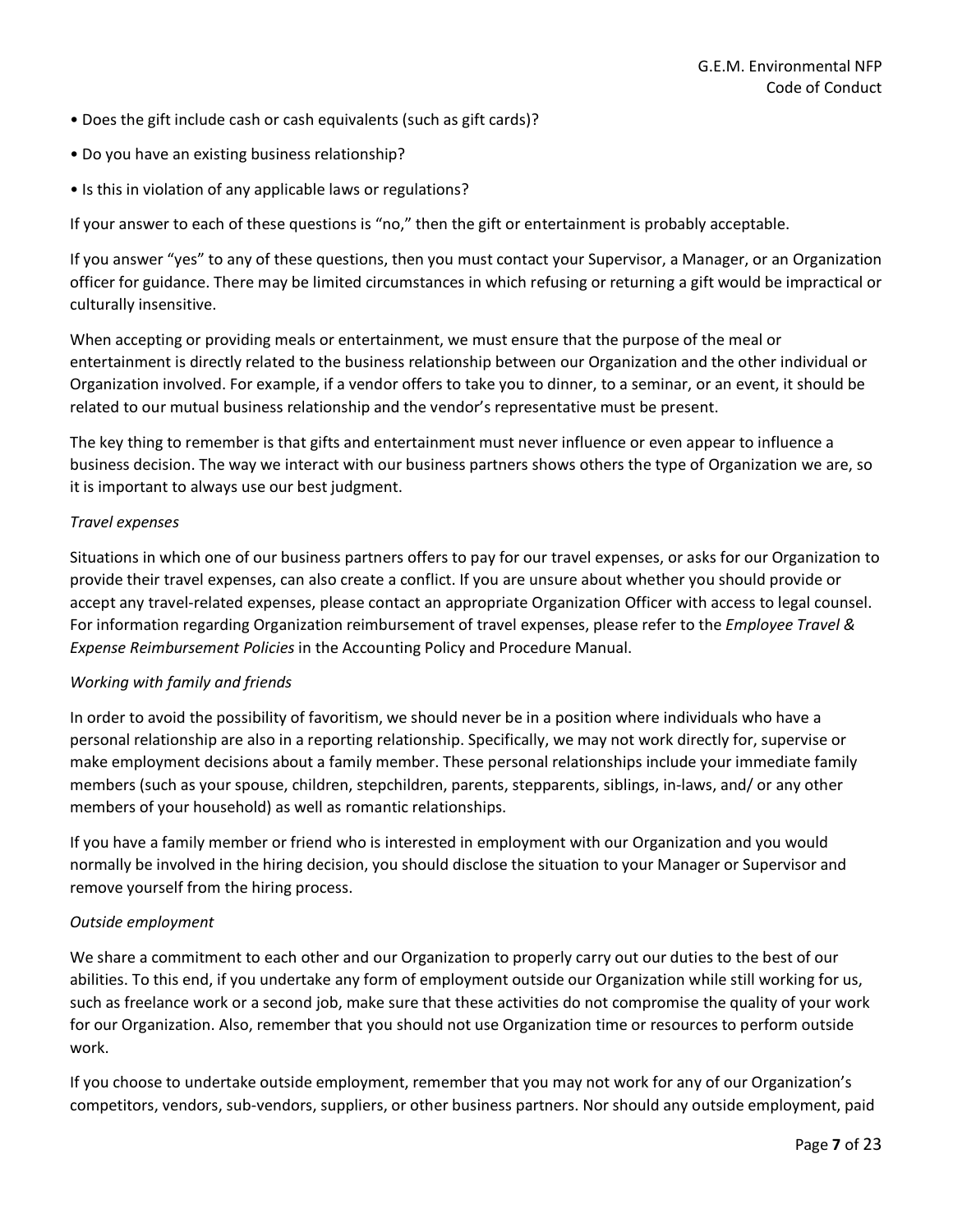or not, ever imply sponsorship or endorsement by our Organization or otherwise risk placing our Organization in a bad light.

## *Financial interest in other businesses*

We must be careful about situations in which we may have a financial interest in a business or another organization that competes or does business with our Organization. This applies if the financial interest is:

- Owned by you, your spouse, or any member of your immediate family.
- Direct or indirect (such as investing in a mutual fund or being the beneficiary of a trust).
- Due to being an investor, lender, employee, or other service provider of the other business/ organization.

• In one of our Organization's competitors, customers or suppliers, especially if you, or employees who report to you, are responsible for negotiating or managing the business relationship.

If you have a financial interest that fits this description, you must have approval from your Supervisor or Manager in accordance with the *Conflict of Interest policy* in Organization's bylaws. Furthermore, nothing in this Code is intended to prevent you from owning, as an investment, 1% or less of a publicly-traded class of equity securities issued by any competitor, customer, or supplier.

## **Organization Property**

We have a shared responsibility to protect the assets of our Organization and make sure they are used properly. We must only use Organization or client property/ assets for legitimate business purposes.

## *Physical property and facilities*

Just as we are honest and respectful in our relationships with coworkers, customers and other stakeholders, we are equally respectful when protecting our Organization's physical assets. We must always protect our Organization's physical assets, including but not limited to our facilities, equipment, computers, mobile devices, and funds from theft, misappropriation and damage. We must only use Organization assets for legitimate Organization business purposes and never for prohibited conduct such as sending harassing or inappropriate messages, or to do work for an outside party.

## *Confidential and proprietary information*

Our obligation to be honest and loyal to the Organization and each other means safeguarding the Organization's confidential and proprietary information. This includes any information that could be of use to competitors or could bring harm to our Organization if disclosed to a third party; such as customer and pricing information or corporate strategies such as acquisitions. Such information should never be shared with outside parties unless we are legally obligated to disclose it, or the distribution has been authorized by our appropriate Organization Officers/ Directors.

Additionally, we must not disclose such information to our fellow employees unless they have a business need to know it or have been authorized for access. Remember that our shared obligation to protect our Organization's confidential information continues even after employment with the Organization ends.

If you discover or suspect that our confidential information is being used or disclosed without authorization, you should notify and Organization officer or manager of the situation immediately. We are responsible for recovering any Organization confidential information when possible and preventing further unauthorized use or disclosure.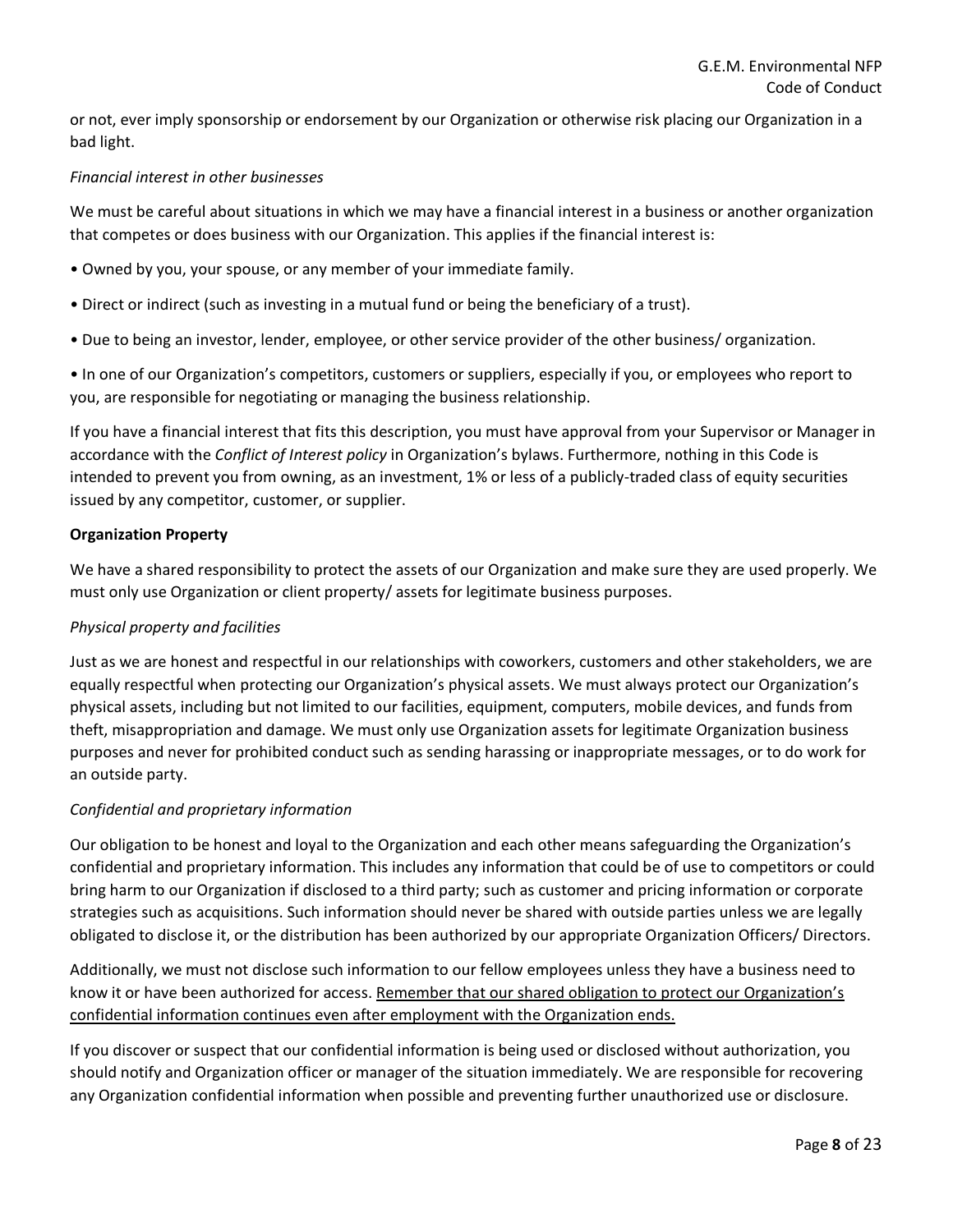## *Intellectual property*

We must protect our Organization's valuable intellectual property (IP), including any copyrights, patents, trademarks, service marks, trade secrets, design rights, logos, brands, know-how, and/or other similar property. These properties are important business tools and their use, treatment, and safeguarding must be thoughtful. To the extent permitted by law, the rights to all intellectual property are assigned to our Organization and are the property of our Organization. This is true of any such materials we create on our Organization's time and expense or within the scope of the duties we perform for our Organization. Any works, inventions or developments we create during the course of our employment should be promptly disclosed to the Organization in order to obtain legal protection over them. Please contact an Organization Officer with access to Legal Counsel if you have any questions regarding intellectual property.

## **Organization Computer Systems and Electronics**

## *Appropriate use*

Our Organization gives us access to various electronic assets in order to do our work efficiently, effectively and successfully. It is important to remember, though, that these assets are Organization property, and should only be used to conduct Organization business. This includes

- Desktop, laptop, tablet Computers, Smart phones, and mobile devices
- Email, internet access, and network resources
- Software
- External drives such as flash drives
- Printers, copiers, and fax machines

Although some personal use is permitted, we should never let personal matters interfere with our job duties. A few examples of acceptable personal use may include:

- Scheduling an appointment or repairman
- Taking a call from your child's school or day care
- Coordinating schedules with a family member
- Shopping online during your lunch hour
- Briefly checking a personal email or a social media site while on break or while at lunch

## *Safeguarding of information*

We all have to take responsibility for keeping Organization and client information secure. When using electronic resources such as Organization laptops or desktops, always ensure these resources are secure and that access to the data contained within these resources is password protected or otherwise physically protected at all times. Please refer to the Information Security Program policies for more information. If you believe an electronic resource has been compromised, stolen or misused, contact your supervisor, a manager, or officer.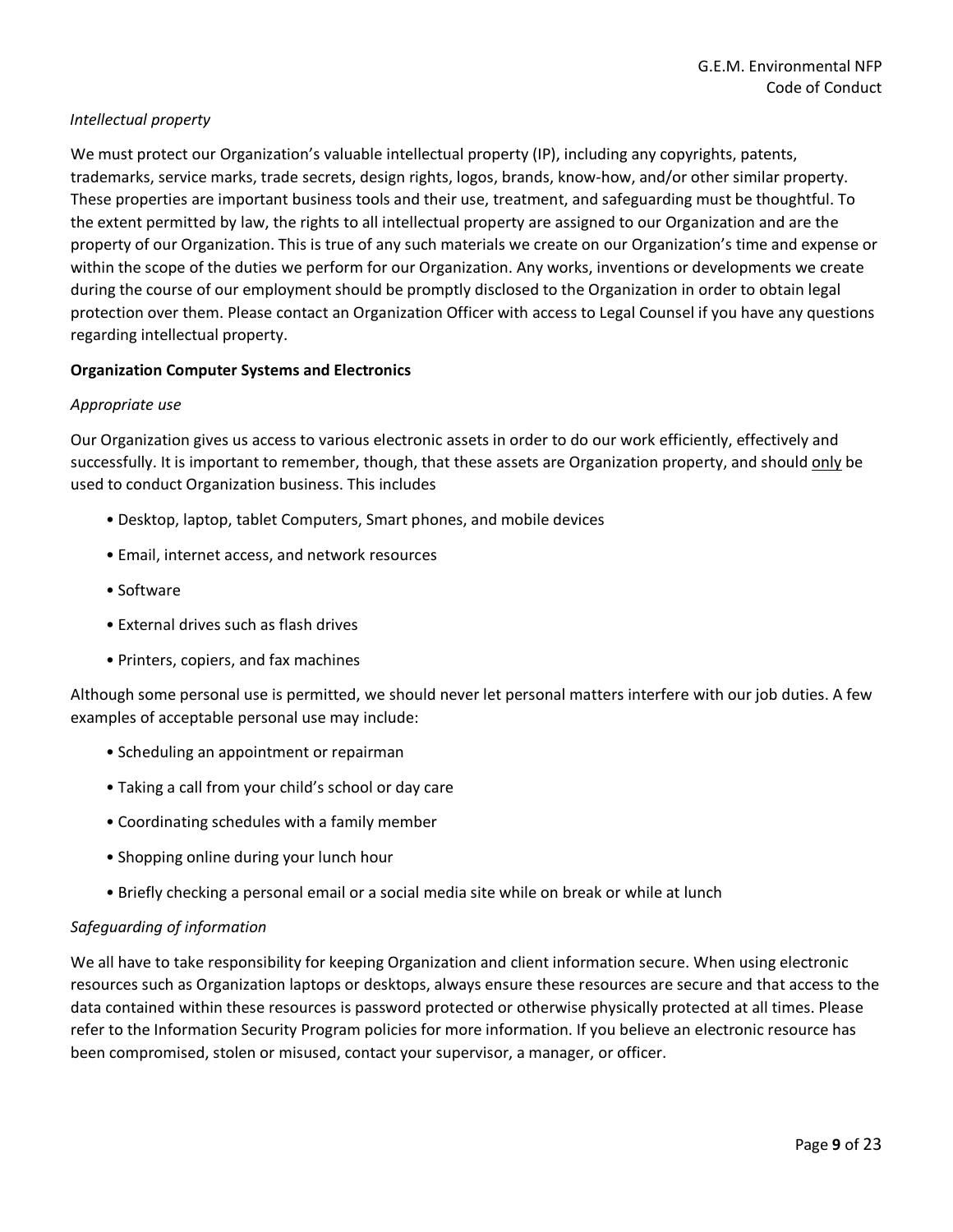## Social Media

Social media can be a powerful and creative tool for us to use responsibly for both personal and professional development. The Organization's primary concern is that our use of any social media should be respectful and professional and promote the Organization and our core values. We may access social media using Organization electronic resources, but the Organization reserves the right to monitor, restrict and access any such use.

In order to use social media responsibly, always maintain a respectful and professional demeanor, and do not speak as an agent or representative of the Organization unless authorized in advance to do so. Should you encounter negative messages or requests for official Organization participation in any social media, refer these issues directly to the Public Relations Department.

Many of the principles in this Code also apply to our use of social media. For example, we must be careful never to distribute confidential or proprietary Organization information through social media, and we should never use social media to engage in inappropriate behavior of any kind. We should also never allow our use of social media to conflict with our responsibilities to the Organization, or our ability to complete our regular work duties. If you have further questions about this topic, please consult your Supervisor, Manager or an Organization officer/ director.

#### **RESPECT FOR AND OUR COMMITMENT TO OUR BUSINESS PARTNERS**

#### Providing World Class Customer Service

Our Organization's reputation rests on the high quality of the services we provide, the manner in which we conduct ourselves, and the relationships we cultivate. In order to keep our standards high, we must each comply with all Organization procedures and embrace our core values. By recruiting and placing the most talented and qualified people, we help our affiliates, business partners, and customers achieve their goals and contribute to creating successful communities worldwide. Similarly, because we value the dignity of work, our Organization strives to provide the best possible opportunities and experience for its employees.

We further provide quality services to our customers by taking great care in recruiting our employees, contractors, interns, consultants and selecting our affiliates, suppliers, vendors and other partners with whom we do business. We aim for everyone who is associated with the Organization to match our high standards of ethical business conduct.

For these reasons, we conduct due diligence on potential affiliates, suppliers, vendors, sub-vendors, and other business partners, whom we select on the basis of objective criteria. Purchasing decisions should never be compromised by personal relationships or inappropriate gifts, favors, entertainment, or other potential conflicts of interest. For the sake of our customers and our Organization's reputation, we firmly hold our suppliers and vendors accountable for assuring the quality of the goods and services they provide us.

#### Fair Dealing

We have a responsibility to our affiliates, partners, customers and fellow employees to always conduct our business fairly, with honesty and integrity. We must cultivate and maintain mutual trust and respect with all our those we are involved with and we will never participate in unfair business practices. We must always act in good faith when we work with our business partners, to include fully disclosing relevant information, keeping our promises, and carrying out contracts in the manner that both parties have agreed upon.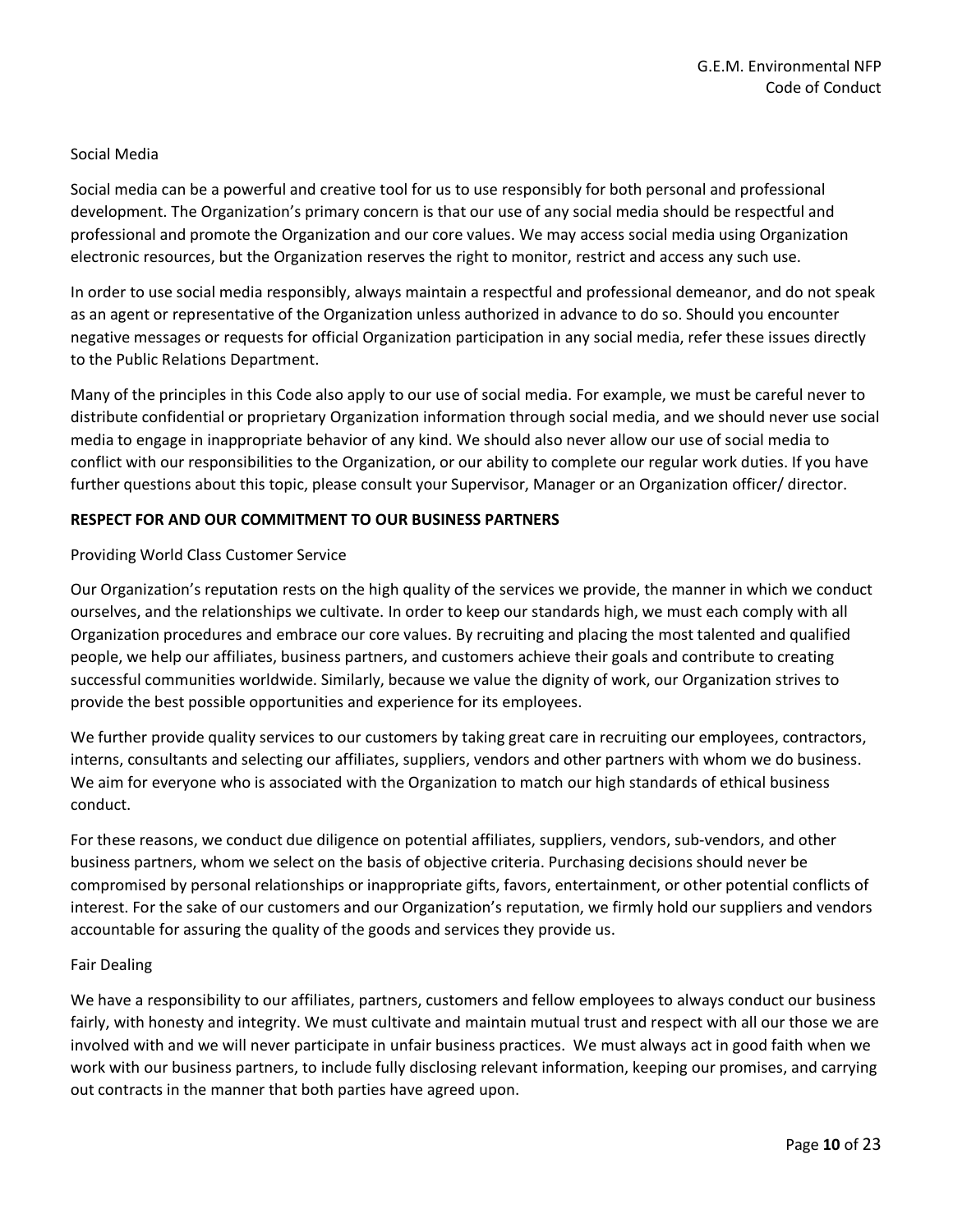This means we will never:

- Use deceptive advertising or marketing activities
- Misrepresent our services or prices
- Agree to anti-competitive practices with our competitors

When dealing with any third-party data, we must be as careful with their confidential and proprietary information as we are with our own. We must never misuse, divulge, or act carelessly with any information provided to us through relationships with our affiliates, partners, suppliers, vendors, sub-vendors, customers, employees, contract employees, or consultants.

#### Government Partners

Working with the government includes special considerations— including additional rules for interacting with government employees and representatives—that we must be aware of and strictly adhere to. If you work with government employees or representatives, you must familiarize yourself with the additional policies and practices necessary to preform your duties before engaging in any work with the government.

#### **Fair Competition**

We choose to beat our competitors by providing world class service and outworking them. Our work ethic is the bedrock of our Organization and we work hard to ensure that our customers receive superior service at a fair price. Laws regarding competition can be complex, but there are some basic ways we can avoid restricting competition and help keep the marketplace open and honest.

#### *Prohibited agreements with competitors*

We cannot enter into any formal or informal agreements with our competitors that may restrain free and open trade. Agreements that seek to fix prices, rig bids, or which divide and allocate markets or customers are illegal. We must also be careful not to share our confidential or proprietary information with our competitors as it could lead to prices or practices that adversely affect our customers. If we find ourselves in a situation where one or more competitors wish to discuss any of these topics, we must immediately end the conversation and report such activity to an Organization Officer/Director.

#### *Handling competitive information*

While we have an obligation to compete vigorously with our competitors, we do so honestly, and we never obtain, nor try to obtain, our competitor's non-public, confidential or proprietary information. While we can use publicly available information, we never use deception, such as posing as a potential customer, to obtain non-public information from our competitors. Information such as pricing, internal customer lists, or marketing strategies is not typically publicly available, and we should not try to seek it out. Similarly, we cannot ask other third parties to disclose such information about our competitors to us.

#### *Teaming agreements and joint ventures*

When we discuss teaming with other organizations, particularly organizations that are otherwise competitors, we must be very careful not to share information or enter into formal or informal agreements that would adversely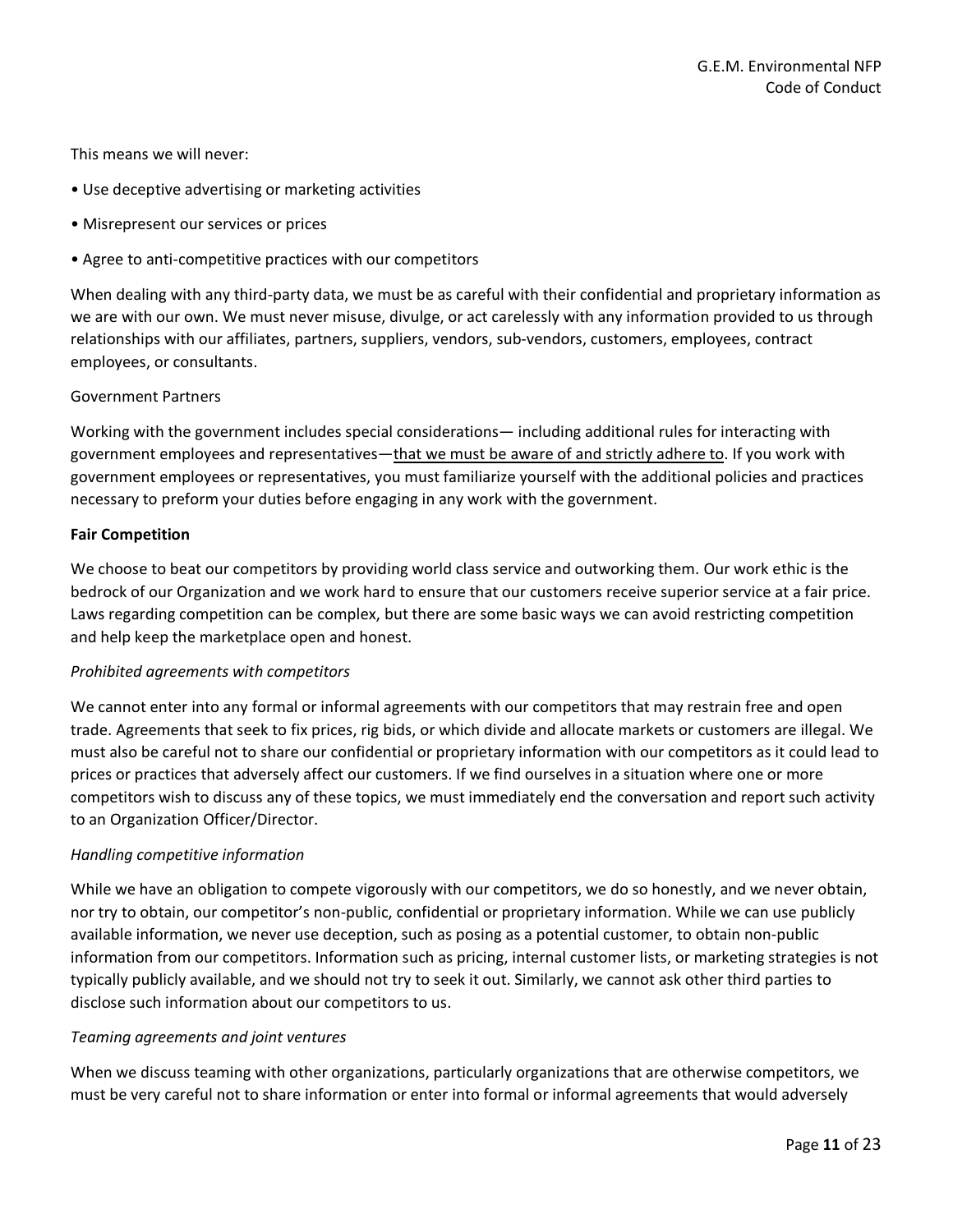affect our customers or violate the law. Before you discuss teaming or joint ventures with another business or organization, consult with your Supervisor, Manager, or an appropriate Organization Officer.

## **INTEGRITY IN THE GLOBAL COMMUNITY**

#### Anti-Corruption

We are committed to succeeding through the quality of our people and our services, never through bribery or other corrupt practices. Anti-corruption laws apply to all of our business activities and all of our employees, contractors, interns, consultants, volunteers, or affiliates. Even the appearance of improper payments—regardless of their intent—can lead to legal or reputational complications for our Organization.

We must take special care to know and follow the anti-bribery laws that apply to the various locations where we do business. In particular, we should be aware of the U.S. Foreign Corrupt Practices Act (FCPA). In general, these acts prohibit bribery of foreign government officials or commercial partners. Be aware that these laws can apply outside the borders of the U.S.

Additionally, we may not engage in "commercial bribery." We must never work with third parties who divert funds for any corrupt practices, such as bribery, kickbacks or improper payments. We can be held responsible for the actions of our business partners, and we seek to work only with partners who follow ethical standards like our own.

Because these laws and issues are complex, please seek guidance from an Organization Officer with access to legal counsel.

#### **Anti-Corruption Definitions**

• A "bribe" is anything of value, including but not limited to, money, gifts, favors, in-kind use of Organization resources or entertainment that may be viewed as an effort to influence the other party's actions or decisions, an attempt to obtain or retain business or an effort to acquire an improper advantage.

• A "kickback" is an arrangement to return a sum of money in exchange for making or arranging business transactions.

• "Commercial bribery" refers to any attempt to bribe our affiliates, customers, partners, suppliers or anyone working on their behalf ("commercial partners"), with intent to influence their decision making.

#### *Relationships with public officials*

Because of the risk involved, we must be cautious and transparent in our relationships with government officials. Providing gifts and entertainment, no matter how minor, can have a significant impact. If you have any questions regarding relationships with public officials, please contact an Organization Officer.

#### *Facilitating payments*

We also do not provide any payments, even small payments, to officials for routine government actions. These payments are intended to expedite or secure the performance of routine governmental actions from these officials. These routine actions may include:

- Issuing licenses, permits, or contracts
- Obtaining utility services
- Issuing work permits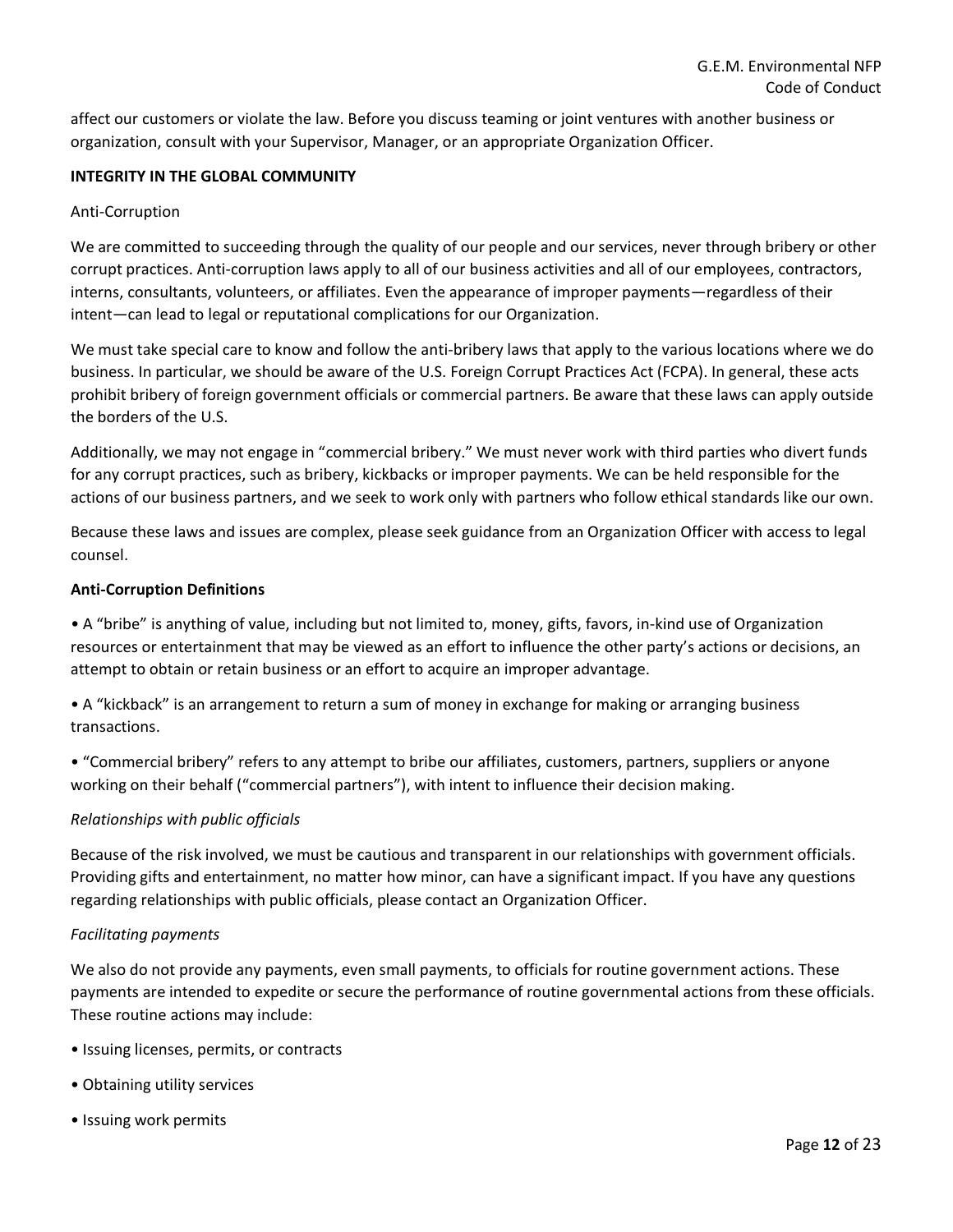### • Providing police or fire protection

Our Organization does not condone these payments under any circumstances. If you have any questions about whether something may be considered a facilitating payment, please contact an Organization Officer.

#### **HONESTY AND TRANSPARENCY FOR REPORTING PURPOSES**

#### Accurate Books and Records

Each of us plays a role in assuring the integrity of our Organization's business records. Regardless of whether your job includes financial duties, we all contribute to records of some kind. The Organization relies on these books and records to be accurate and reliable in order to make sound business decisions as well as to comply with the many local, national, and/or international laws that require us to keep accurate and transparent records. Examples of these records may include (but are not limited to) the following:

- Invoices and statements
- Expense receipts/ proof of purchase for any and all expenses
- Expense reports
- Billing, payroll, and timekeeping
- Tax, bank, and financial reports
- Employment records
- Reports to government agencies and other public reports

We must prepare these and all other records with a level of care and honesty that is consistent with our core values. Make sure you know and follow the Organization procedures for recording time, funds, and other assets.

We are also committed to never taking part in unethical record-keeping activities, which may include:

- Making false statements (whether verbal or written)
- Inaccurately recording or reporting time worked
- Recording false quality or safety information
- Altering sales, customer, billing or pay information
- Overstating or understating assets or liabilities
- Hiding or incorrectly accounting for Organization funds

Our Organization depends on us to consistently follow our internal procedures and prepare all client invoicing accurately, ensuring they reflect the work performed and the appropriate fee for that work.

Further, we must always ensure that we provide accurate, actual costs, particularly when submitting information to our government customers or contractors. Our records must also accurately reflect all services performed, payments received, and expenses incurred.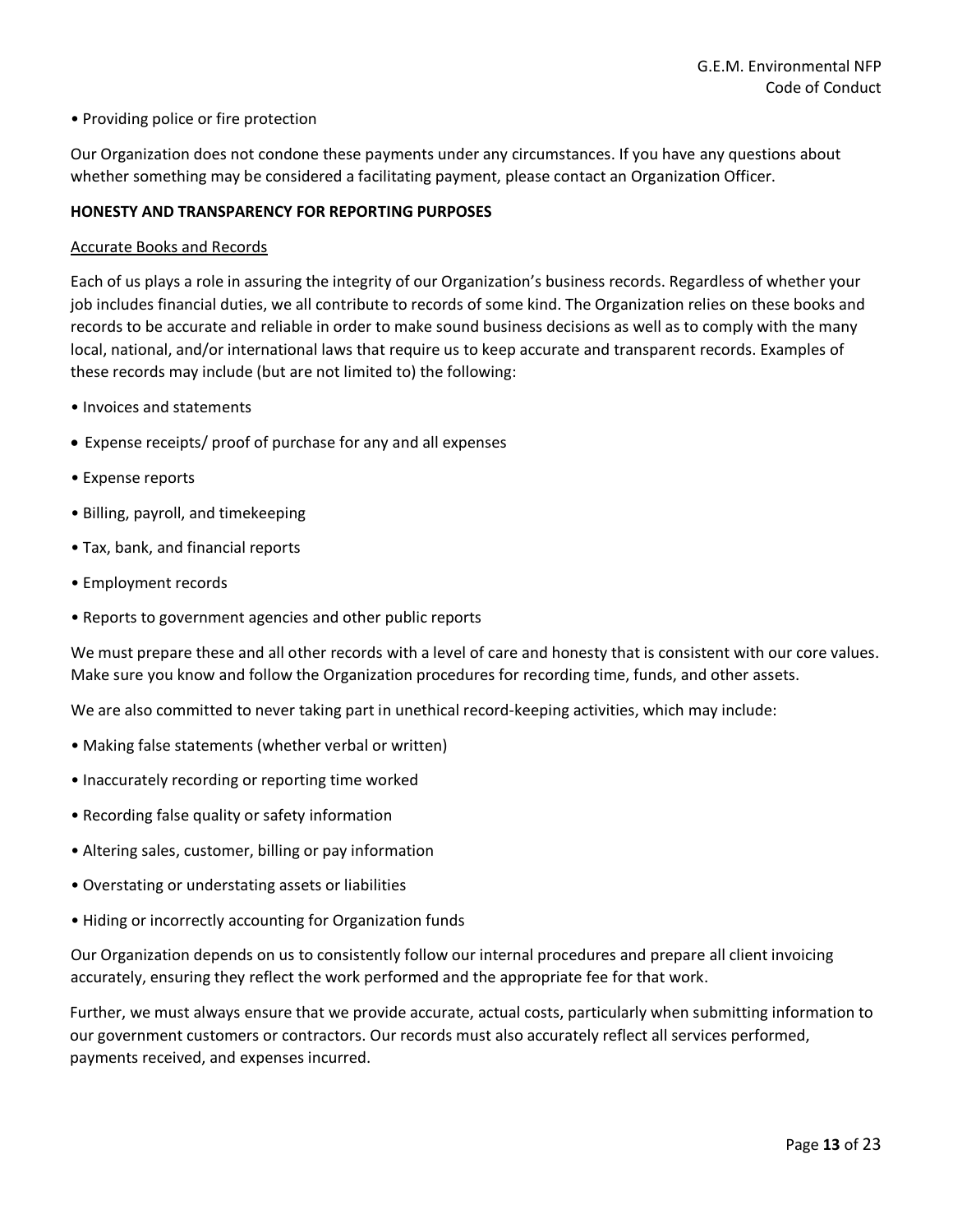Should we determine that there are inaccuracies or errors, we must promptly correct them; however, in order to alter any Organization record we must always obtain proper authorization and notify appropriate Organization personnel, such as the accounting department and/or the Treasurer.

## *Record retention*

We also have a responsibility to follow our internal procedures as written in the Accounting Policy and Procedure Manual — as well as applicable laws—when storing, maintaining, and discarding paper and electronic business records. We must each know and follow the appropriate schedule for the documents we maintain.

We may not tamper with or manipulate records, or destroy them prior to their destruction dates. The procedure for determining document expiration dates, as well as procedures for storing, maintaining, and discarding all records are described in the Accounting Policy and Procedure Manual. If you have questions about matters related to records retention, please consult with your Supervisor, your Manager, or an Organization Officer/ Director.

## *Responding to audits, investigations and inquiries*

From time to time, we may be asked to collect or retrieve documents and other data for internal and external audits, internal or external investigations, and other more informal inquiries. Once we determine that the requestor has the appropriate authority to request this information, it is our duty to promptly and completely provide all the data that is requested.

If a customer or affiliate requests information, we must confirm that the signed contract allows us to release the information. Even if it does, we should also check with a Legal, Compliance, or HR Representative to make sure we are in compliance with ever-changing data privacy laws before sending any information to the customer. If you ever have any question regarding a customer request, please contact an Organization Officer with access to legal counsel.

If you know about or suspect any violations of our Code or policies involving accounting, internal controls, auditing matters or records, please immediately report your concerns to an appropriate Supervisor, Manager, or Organization Officer.

## Handling Inside Information

While our Organization is not publicly traded and has no stock holders, many of our affiliates, business partners, and customers are, so we must be careful of how we handle their inside information. Information is considered "inside" when it is both material (meaning that it would influence the decisions of a reasonable investor) and has not been released to the public. We may not buy or sell any Organization's stock based on inside information. Doing so is considered "insider trading," and is illegal. "Tipping," which is giving advice to others based on inside information, is also not permitted. We must protect this information just as we protect any of our confidential and proprietary information.

The securities laws that relate to these matters are complex, so please contact an Officer with access to legal counsel if you have questions related to insider trading. Those of us with access to material, non-public information should take particular care to seek clarification whenever questions arise.

## *Insider trading:*

Trading on information that is not available to the general public and that would reasonably influence an investing decision. Common examples include:

• Changes in executive management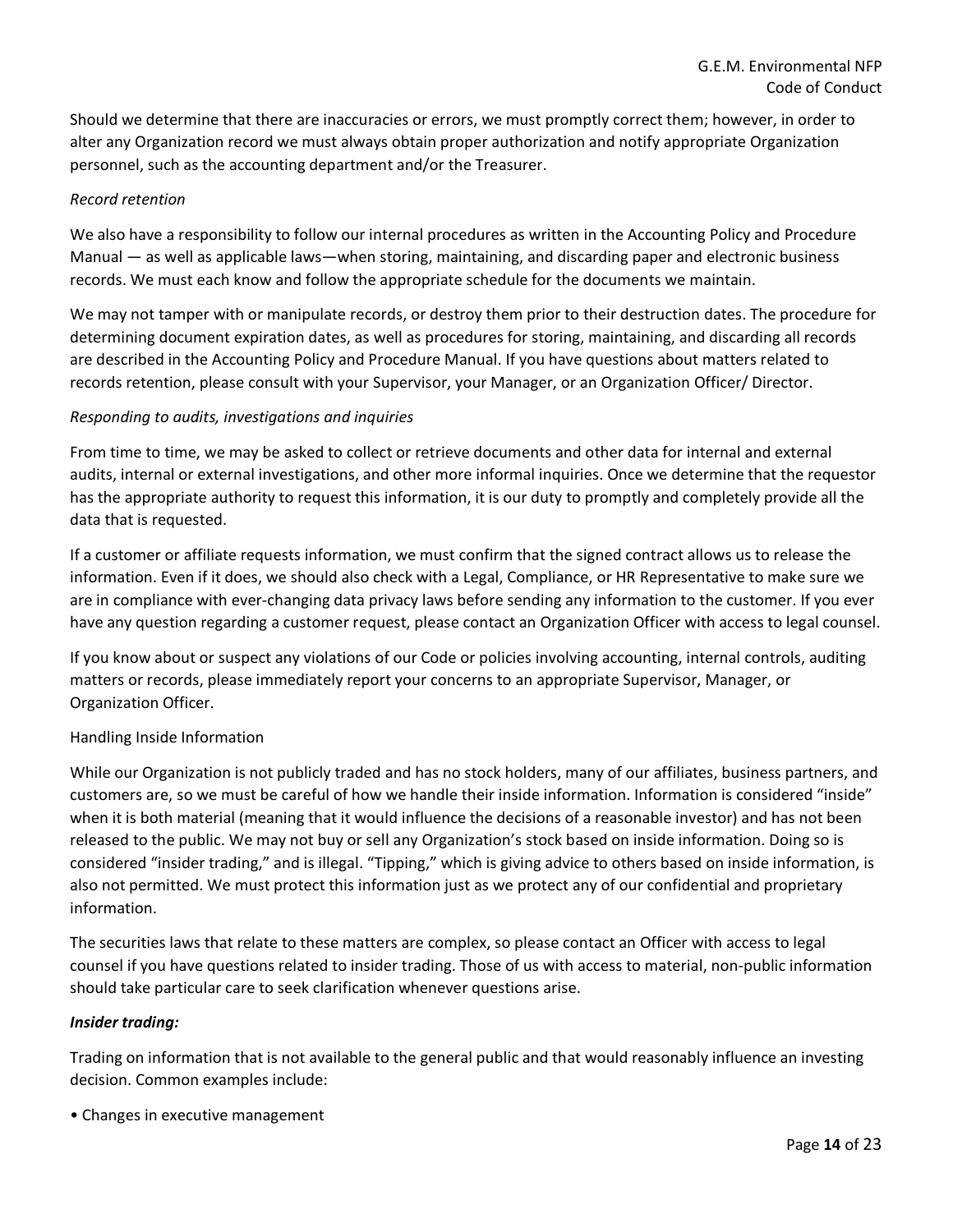- Financial reports that have not yet been publicly released
- Mergers and acquisitions

## *Tipping:*

Providing inside information to another person.

## *Money laundering:*

The process by which persons or groups try to conceal illegal funds, or otherwise try to make the sources of their illicit funds look legitimate.

We can all help to keep our Organization from becoming inadvertently involved in money laundering by performing careful due diligence on any potential business partners. Look out for red flags that may signal money laundering activities. For example, ensure that the parties you are doing business with and their management maintain an identifiable physical presence, are engaged in legitimate business and have proper compliance processes in place. If you need more information about how to identify money laundering, you should consult the Accounting Department.

## **PARTICIPATING IN OUR COMMUNITY**

## *Political and Charitable Contributions*

When we do engage in political activity, it must always be clear that we do so in a personal capacity and not on behalf of the Organization. Remember that we should never make political contributions with the intention of receiving favorable government treatment for our Organization, and keep in mind that any political activity that could seem to be an endorsement by our Organization is against IRS regulations and will put our tax exemption in jeopardy. As a rule, we never provide contributions to a political campaign, movement, or position in our Organization's name, and we never seek reimbursement for personal political contributions.

## *Community Outreach*

Similarly, we are encouraged to strengthen our communities by supporting the charitable efforts of our choice. As with political causes, we should limit these activities to our personal time and money.

Our Organization believes that community involvement is an important piece of personal development and gives individuals the opportunity to promote awareness and understanding within their community. The charities and groups we support, both financially, and/ or through our volunteer efforts include, but are not limited to Organizations with educational, environmental, and community initiatives. If you have a cause you would like the Organization to support, please speak with an appropriate Manager, Officer, or Director to facilitate your request.

## *Responding to Media Inquiries*

In order for our Organization to participate in our community as a good corporate citizen and to cultivate strong community relationships, it is important that we speak with a single, consistent voice that provides an accurate and honest picture of our Organization. To achieve these things, only those who have been designated to communicate on our Organization's behalf should make public statements about our Organization or our programs. The rest of us should make sure that any media inquiries are directed to the right people. If a member of the media contacts you, please refer him or her to the Public Relations Coordinator or an appropriate Organization Officer.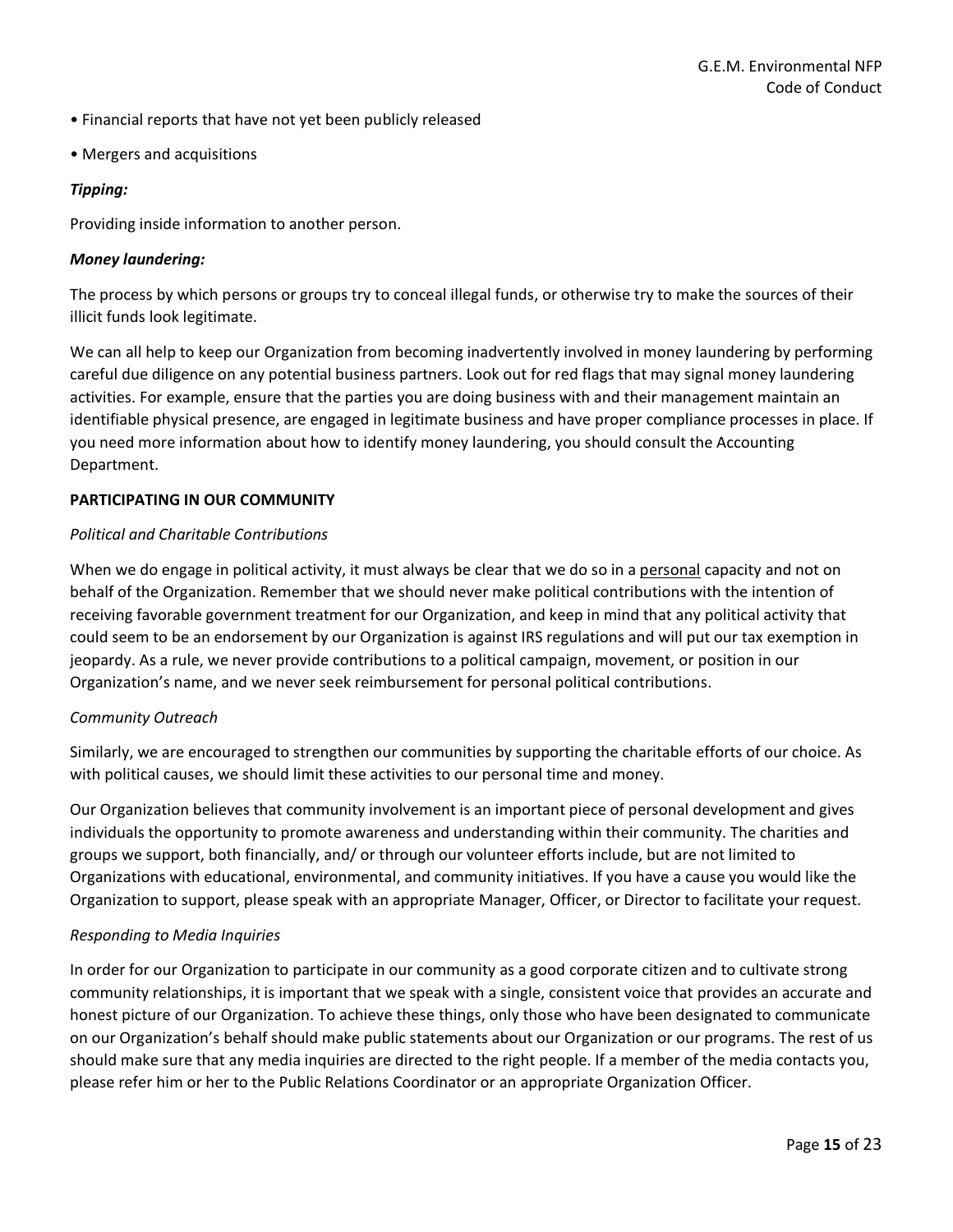Similarly, if anyone requesting financial information contacts you, please refer the request to the Accounting Department or the Treasurer.

## *Environmental Sustainability*

We are committed to being good stewards of the environment, and the Organization has and will continue to put sustainable practices in place. We strive to be good global citizens and as such, we will try to maximize the efficient use of natural resources in our corporate workplaces and reduce our environmental footprint through efforts such as:

- Recycling and using recycled materials
- Using low VOC paint
- Using no or low chemical cleaners in our offices during the non-cold/flu season
- Installing smart lighting systems or energy efficient light bulbs
- Installing energy efficient HVAC equipment and preforming regular maintenance to ensure proper function

Our Organization encourages participation in environmental programs that occur at both the corporate and local/ satellite offices.

## **OUR COMPLIANCE & ETHICS PROGRAM**

#### *Administration*

Our Code is administered by our Corporate Officers and the Board of Directors, who are responsible for keeping this Code and our policies and procedures up to date as well as providing training on the Code and other ethics and compliance topics. Organization Officers and Directors available to answer any questions or concerns you may have about our Code and policies.

## *Internal Investigations and Legal Proceedings*

From time to time, the Organization will need to initiate internal investigations. The Organization has an established procedure for such investigations and it is our duty to assist the Organization in conducting them. The Organization will also, from time to time, be involved in legal proceedings that will also require our cooperation. If you have made a report that is related to an ongoing investigation, or you are contacted by the Organization to provide information, you must cooperate fully and provide complete and truthful information.

## *Training*

The Organization provides training to employees on many of the topics discussed in this Code. We all have a duty to complete mandated and regular training and to be familiar with this Code and any applicable policies or procedures. Should you feel you need more guidance or have questions or concerns about applicable training on these matters, please contact an appropriate Organization Officer.

## **GOVERNMENT PROCUREMENT CODE**

## *I. Introduction and Purpose*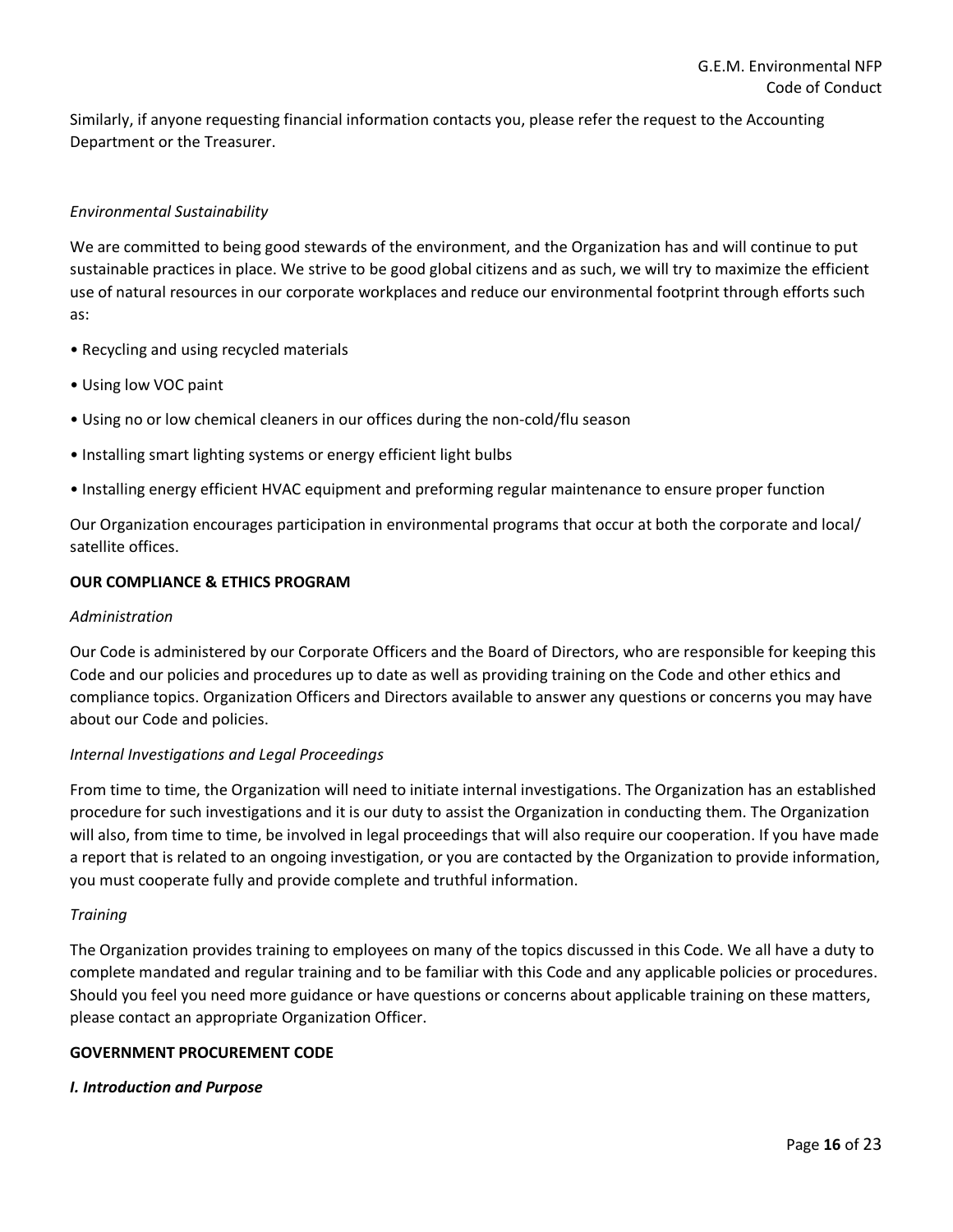## 2 CFR § 200.320 - [Methods of procurement to be followed.](https://www.gpo.gov/fdsys/granule/CFR-2014-title2-vol1/CFR-2014-title2-vol1-sec200-320)

This Code of Conduct and Ethics Applicable to United States Federal Government Procurement Activities ("Government Procurement Code") is intended to reinforce and supplement other GEM policies and procedures and to implement procedures for our employees who conduct business with the United States federal government, as a result of its contracts with the federal government, the Organization is subject to a variety of unique laws and regulations that govern conduct between the Organization and government employees and representatives. In keeping with its Code of Conduct and Business Ethics, *the Organization has a "no tolerance" policy for violation of these laws and regulations*, many of which can expose the Organization and its individual employee(s) to criminal, civil, and/or administrative sanctions. This Government Procurement Code should be examined carefully by all employees who participate, directly or indirectly, in the Organization's efforts to obtain and administer government contracts. This Government Procurement Code is not intended to cover every requirement that you may encounter in connection with the award or performance of a federal government contract, but knowledge of its contents will help ensure that neither you nor the Organization engages in unacceptable conduct

#### *II. Policies and Practices*

#### A. Conflicts of Interest

## 1. Personal Conflicts of Interest/Former Government Employees

Former federal employees are subject to various restrictions concerning efforts to influence government decisionmaking. Former employees are permanently barred from appearing before a government agency on matters in which they personally participated or had a direct and substantial interest while employed by the government. Lesser two-year and one-year restrictions pertain to representation in connection with other matters or activities. These rules are complex, and the interpretations can vary between agencies. While primarily aimed at the former government employee, these limitations are relevant for contractors when they (1) contemplate hiring former federal employees with specialized knowledge of an agency or program or (2) employ a former federal employee.

This document focuses primarily on the **federal** contracting process. Most state and local governments, however, have loosely modeled their contracting methods and procurement procedures on those followed by the federal government.

Accordingly, Organization employees considering contacting a current or former government employee, regardless of seniority, about employment with the Organization should seek guidance from an Organization Officer with access to legal counsel. In addition, for those Organization employees who are former government employees, we require that they seek advice from an Organization Officer with access to legal counsel before taking on any assignment related to their former agency, or tasks that relate to any matters that they know or should have known were pending under their official responsibility during their last year of federal employment.

## 2. Organizational Conflicts of Interest

Organizational conflicts of interest ("OCI") arise when work performed by a contractor's business unit under a government contract creates the potential for an unfair competitive advantage or may impair the business unit's objectivity in performing another government contract.

One type of OCI problem arises when one business unit of a contractor provides technical or consulting services on a program for which an affiliated business unit submits a proposal to supply goods/services under the same program. Another type of problem arises when the contractor itself develops the specifications and statement of work for a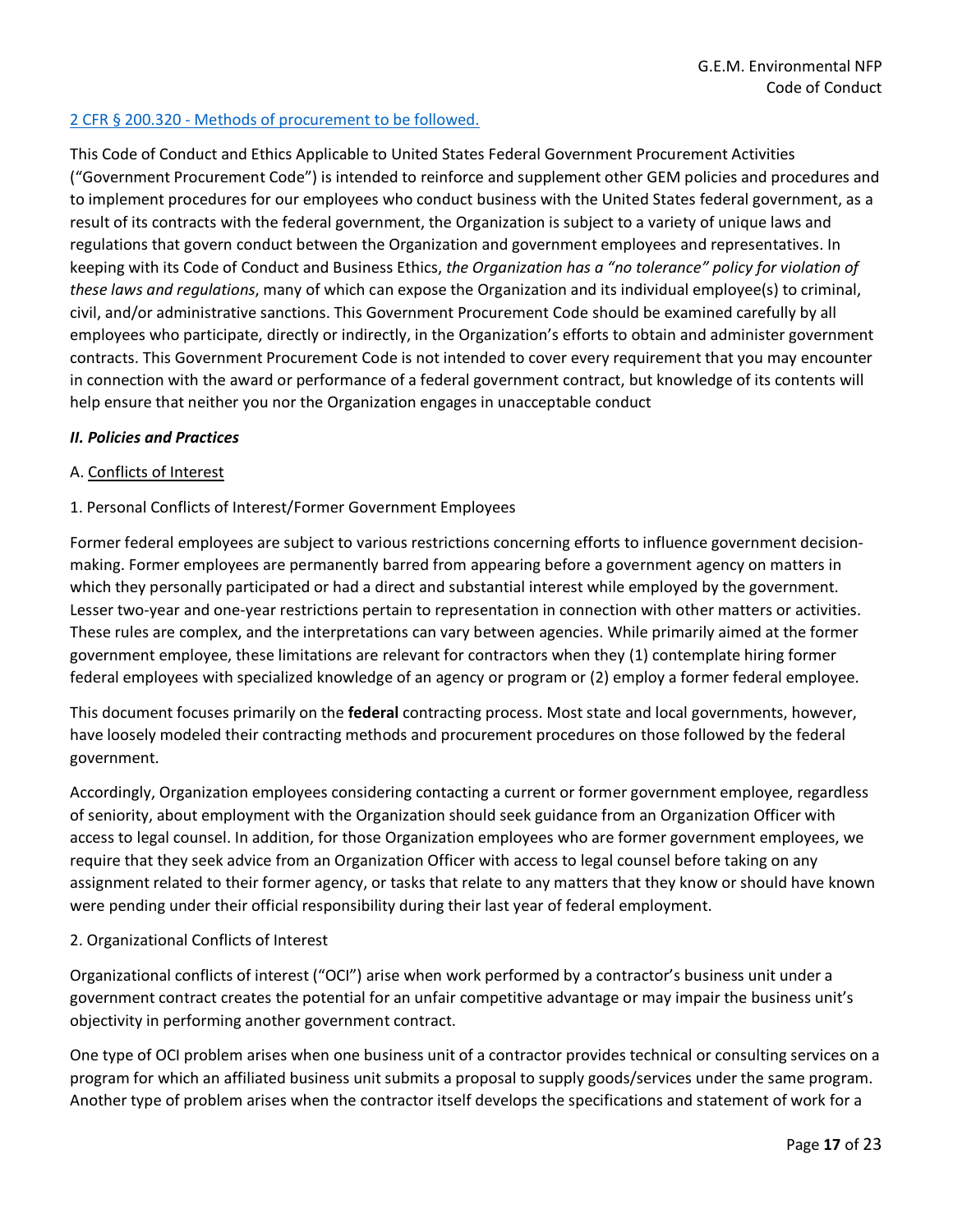procurement, and later submits a proposal under the procurement. Similarly, when a contractor in one capacity legitimately obtains access to proprietary information, it and its affiliated businesses may be disqualified from further participation in later stages of the procurement involving that information.

Absent advance review and approval from the Legal Department, the Organization does not participate in procurements for which it or any of its business units or affiliates participated in the development of the solicitation or other procurement document.

## **B. Integrity Issues**

1. Procurement Integrity

Every federal procurement is subject to the Procurement Integrity Act requirements set forth in FAR 3.104. Those rules dictate the appropriate bounds of interaction with federal employees in the context of a procurement and must be familiar to all Organization employees involved in the federal government procurement process.

## **a. Prohibition on Obtaining Procurement Information**

The Procurement Integrity Act prohibits contractors from knowingly obtaining contractor bid or proposal information or source selection information before the award of a federal agency procurement contract or subcontract to which the information relates. Contractor bid or proposal information means the type of information the Organization would not want its competitors to obtain (*i.e.*, pricing information, proprietary processes and techniques, or any information marked with a legend prohibiting disclosure outside the government). Source selection information means information the government develops or relies upon internally to conduct a procurement (*i.e.*, source selection plans, ranking of offerors, information marked "Source Selection Information"). Significant civil fines and criminal penalties, including imprisonment for up to five years, may apply to violators. The government can also take administrative actions, such as cancel or rescind a contract or reduce the contract price.

The Organization does not solicit or otherwise attempt to obtain such information prior to the award of a federal procurement contract or subcontract. In the event you become aware that such information is obtained, inadvertently or otherwise, your responsibility is to stop reading the information as quickly as possible, quarantine the information immediately, and promptly notify an appropriate Organization Officer with access to legal counsel.

## **b. Prohibition on Contacting Current Government Employees Regarding**

## **Non-Federal Employment**

The Procurement Integrity rules also prohibit communication regarding non-federal employment between an offeror in a procurement for a contract in excess of \$100,000 and a current government employee participating personally and substantially in that procurement. Personal and substantial participation has been interpreted broadly, so this rule may apply to more government employees than you anticipate. In part because of this prohibition, Organization employees considering contacting a current or former government employee regarding employment (as an employee or consultant) should seek guidance from an Organization Officer with access to legal counsel.

## 2. Prohibition Against Gratuities

Federal statutes and regulations preclude federal employees from accepting certain gifts, gratuities or things of value from contractors. The standard "Gratuities" clause authorizes a contracting officer to terminate a contract if the agency determines that: (i) a gratuity was offered to, and/or accepted by, a government official; and (ii) the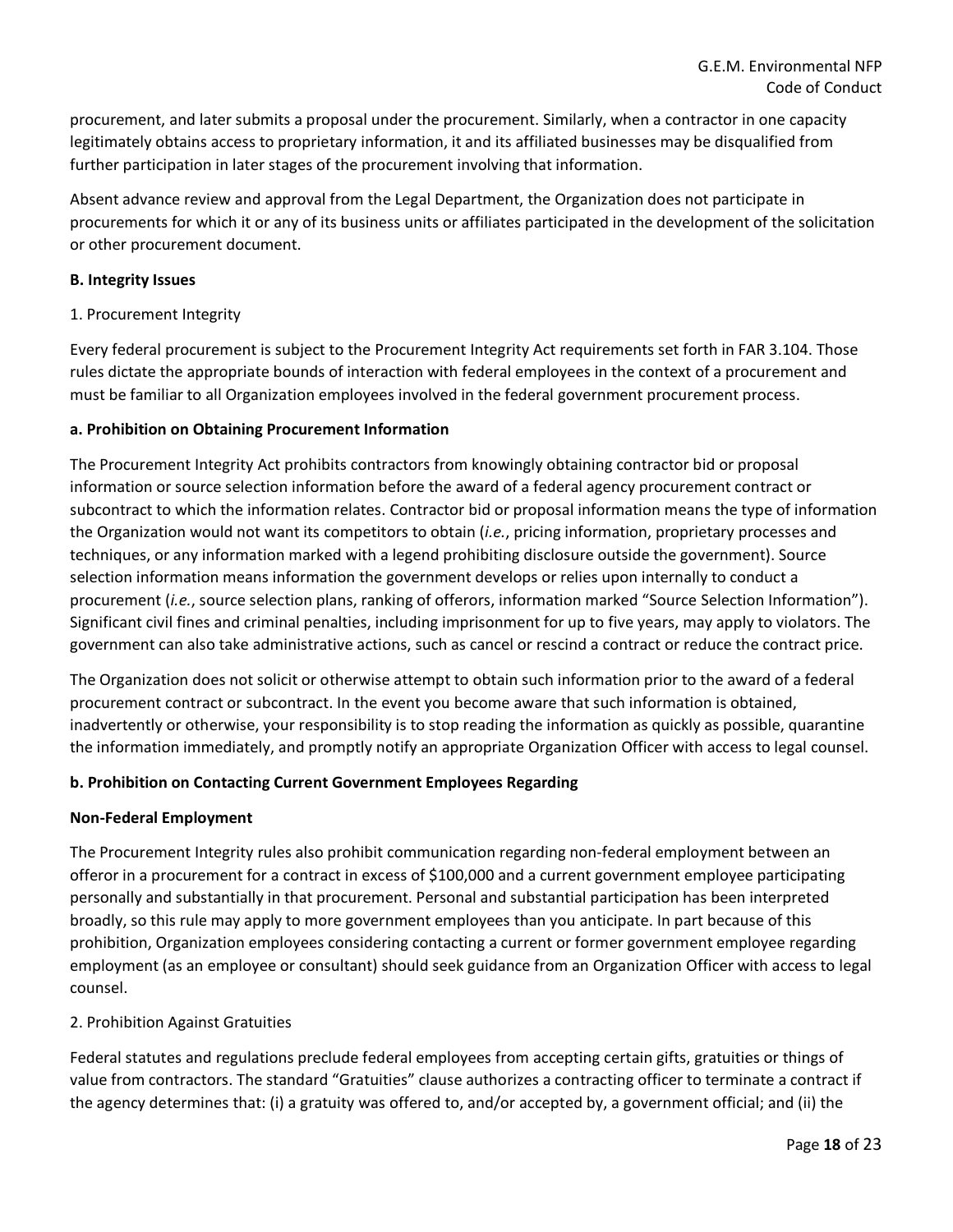gratuity was intended "to obtain a contract or favorable treatment under a contract." Under the clause, the government is allowed to treat the termination as a breach and seek damages accordingly. Criminal charges may also be brought against violators.

The Organization expects its employees to understand and abide by these restrictions, and, importantly, identify and comply with gift requirements set forth below that are *more restrictive* than the parallel restrictions in the Organization's Code of Business Conduct and Ethics. The anti-gratuity rules are a good example of the contrast between commercial and government sales practices, and an area that must be understood and monitored carefully.

"Gift" is anything of monetary value, including:

The following items, among certain others, are *not* defined as "gifts":

• modest items of food and refreshment (such as soft drinks, coffee, and donuts) offered other than as part of a meal

- favorable rates/discounts available to the public or all Government employees
- greeting cards and items with little intrinsic value (such as plaques, certificates, and trophies)

*Exceptions:* The following items, among certain others, are exceptions to the general rule prohibiting gifts to federal employees:

• Non-cash gifts of **\$20** or less, not to exceed **\$50** annually from any one person/ organization (*e.g.*, book, CD, golf balls, mousepad, magazine subscription)

- Gifts based on personal relationship unrelated to business dealings
- Free attendance, under certain conditions (*e.g.*, tradeshows), at widely attended gatherings and other events

However, *notwithstanding the above exceptions*, a federal employee may not:

- accept a gift in return for being influenced
- coerce the offering of a gift

• accept a gift where the timing and nature of the gift would cause a reasonable person to question the employee's impartiality in a pending matter

No Organization employee shall give, offer, or discuss offering a business courtesy,

regardless of value, to a government employee or representative.

- gratuity
- favor
- discount
- entertainment
- loan
- forbearance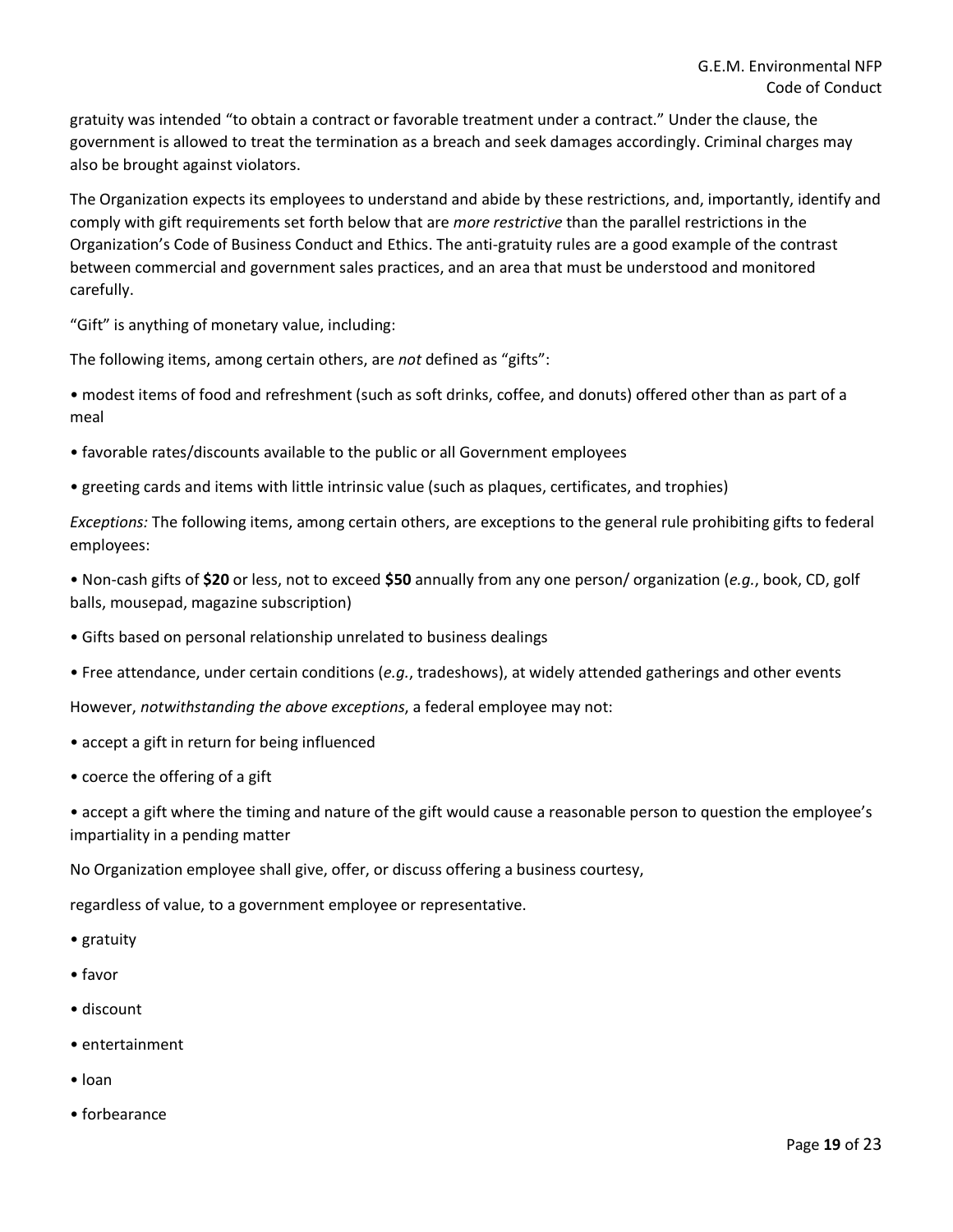- training
- local travel
- hospitality
- lodging
- transportation
- meals
- 3. Prohibition Against Kickbacks

The Anti-Kickback Act prohibits the giving or receiving of a kickback for the purpose of improperly obtaining or rewarding favorable treatment in connection with a prime or subcontract. The inclusion of the cost of a kickback in the price of a contract is also a violation. "Favorable treatment" is broadly defined. For example, a kickback resulting in the award of a subcontract, as well as granting unwarranted waivers of deadlines or acceptance of nonconforming services, all fall within the "favorable treatment" covered by the Act. Both civil and criminal penalties are provided by the Act.

The anti-kickback regulations require a contractor or subcontractor with a prime or subcontract exceeding \$100,000 to have in place and follow "reasonable procedures designed to prevent and detect possible violations" of the Act. The regulations further require the contractor or subcontractor to report possible violations to the appropriate agency's Inspector General and to cooperate in any investigation. The contracting officer also can order the refund of a portion of the contract or subcontract price affected by the kickback.

The Organization strictly forbids conduct that presents even the appearance of a kickback or bribe.

4. Lobbying Restrictions

The requirements of the 1989 Byrd Amendment preclude recipients of federal contracts, subcontracts, or financial assistance agreements exceeding \$100,000 from using appropriated funds to influence a Member of Congress or an officer or employee of Congress regarding the award of a contract, grant, cooperative agreement or loan. In effect, the Congress does not want tax money intended to purchase goods or services being used to influence the award of future contracts or subcontracts.

The statute and regulations also require that, to the extent non-appropriated funds (*i.e.*, dollars obtained through commercial business) are used for such activities, the contractor or subcontractor must disclose to whom such funds will be paid, and the amounts. Finally, offerors are required to certify their compliance with these requirements as a condition of the award of contracts. The restrictions do not apply to reasonable amounts paid to Organization employees for lobbying activities, or to employees or consultants providing technical or professional services in preparing bids or proposals.

The Act and implementing clauses require contractors or subcontractors to monitor carefully the expenditure of lobbying funds -- particularly by outside consultants -- and ensure that they are not included in overhead pools used to compute contract prices. For this reason, the Organization requires that all lobbying activities and related expenditures be pre-approved by an Organization Officer with access to legal counsel.

#### 5. Contingent Fees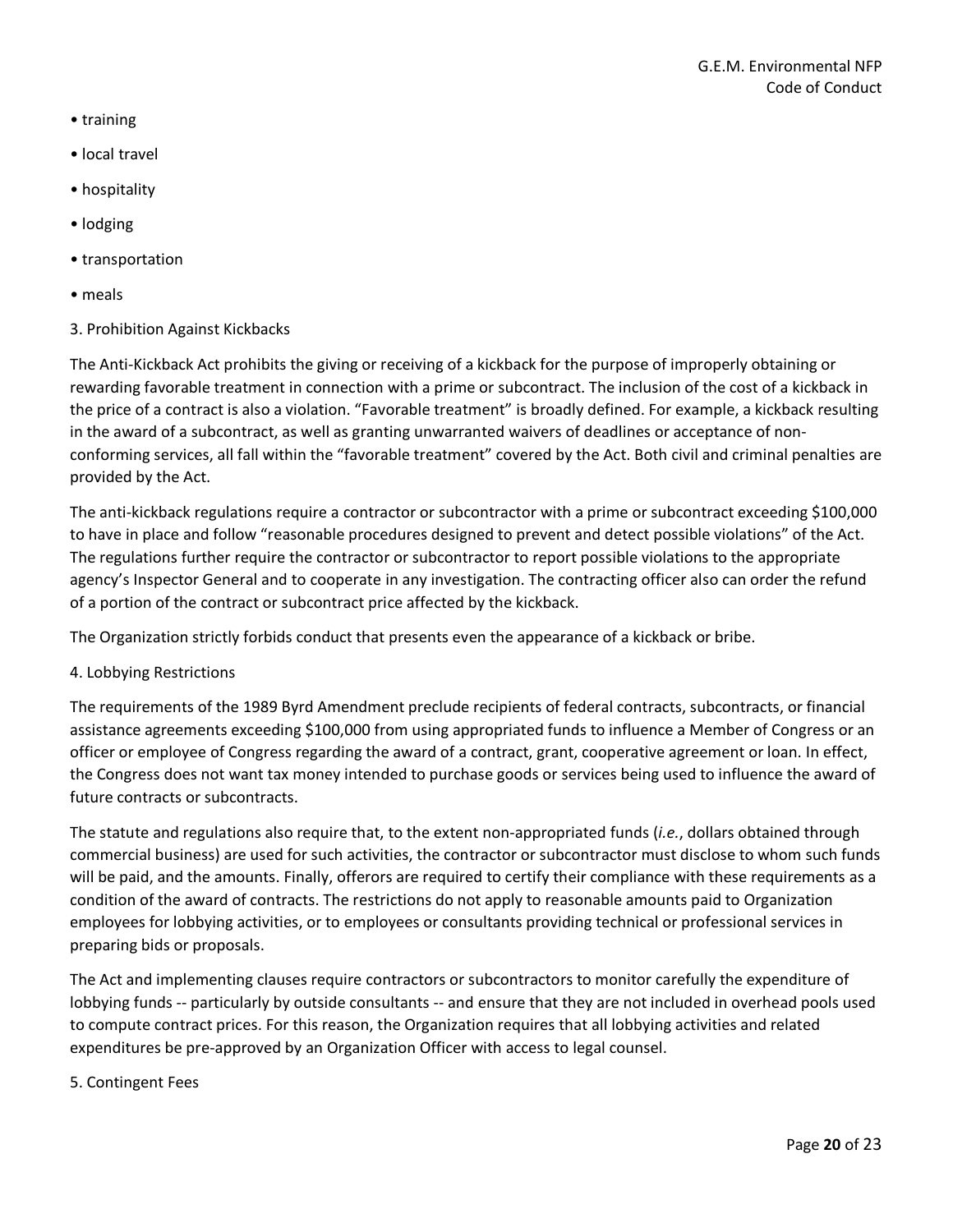Companies often employ an agent or consultant to assist in obtaining commercial business. Using an agent to obtain government business, however, is a riskier proposition. It is a long-standing public policy of the federal government to prohibit a contractor from entering into a contingent fee agreement to obtain government contracts. For all government contracts exceeding \$100,000, the Organization is required to warrant that it has *not* employed or retained any person or selling agency to solicit or obtain the contract under a contingent fee agreement.

An *exception* exists to that prohibition for any contingent fee agreement made with a "bona fide agency," or an established commercial or selling agency maintained by the contractor to obtain business. However, the application of the exception is highly complicated at best. The Organization requires that an appropriate Organizational Officer pre-approve any effort to retain an employee or consultant to facilitate government business. Similarly, if you are approached regarding entering into a contingent fee arrangement with a person or agency, contact an Organization Officer with access to legal counsel immediately.

## 6. Truth in Negotiations Act

The Truth in Negotiations Act, also known as TINA, requires contractors in certain situations to submit "cost or pricing data" and to certify – subject to civil and criminal penalties – that the data is current, accurate, and complete. The term "cost or pricing data" is broadly defined in the regulations and essentially provides the Government with complete transparency regarding the components of a contractor's pricing, including direct costs, indirect costs, and profit. Specifically, the FAR defines "cost or pricing data" as all facts that, as of the date of price agreement, "prudent buyers and sellers would reasonably expect to affect price negotiations significantly."

Importantly, TINA only applies to contracts and modifications valued at \$650,000 or more. Also, TINA exempts from its coverage a contract of *any* dollar amount where:

(1) the agency **is acquiring a "commercial item"** as defined in the FAR, (2) the price is set by law or regulation, (3) the price agreed upon is based on adequate price competition, or (4) the agency grants a waiver.

In general, the Organization is exempt from the requirements of TINA because our contracts and subcontracts are "commercial item" contracts and/or are fixed-priced contracts where the price agreed upon is based on adequate price competition. Because our services are generally commercial items, our accounting and cost control systems are **not** TINA compliant.

Therefore, employees must be certain **not** to certify TINA compliance if asked to do so. In addition, employees should not provide "cost or pricing data" to customers, either commercial or government. Any questions or uncertainties regarding this issue should be immediately raised to the appropriate manager or an Organization Officer with access to legal counsel.

## 7. False Claims and Statements

Liability for false claims arises from knowingly making or causing to be made a false or fraudulent claim for payment or approval to an agency of the United States. The Civil and Criminal False Claims Acts are frequently used to prosecute companies and individuals for knowing submission of false or fraudulent claims for payment under a Federal government contract.

Under the Civil False Claims Act, a claim is made "knowingly" when a person acts:

- with actual knowledge of the falsity of the information;
- in deliberate ignorance of the truth or falsity of the information; or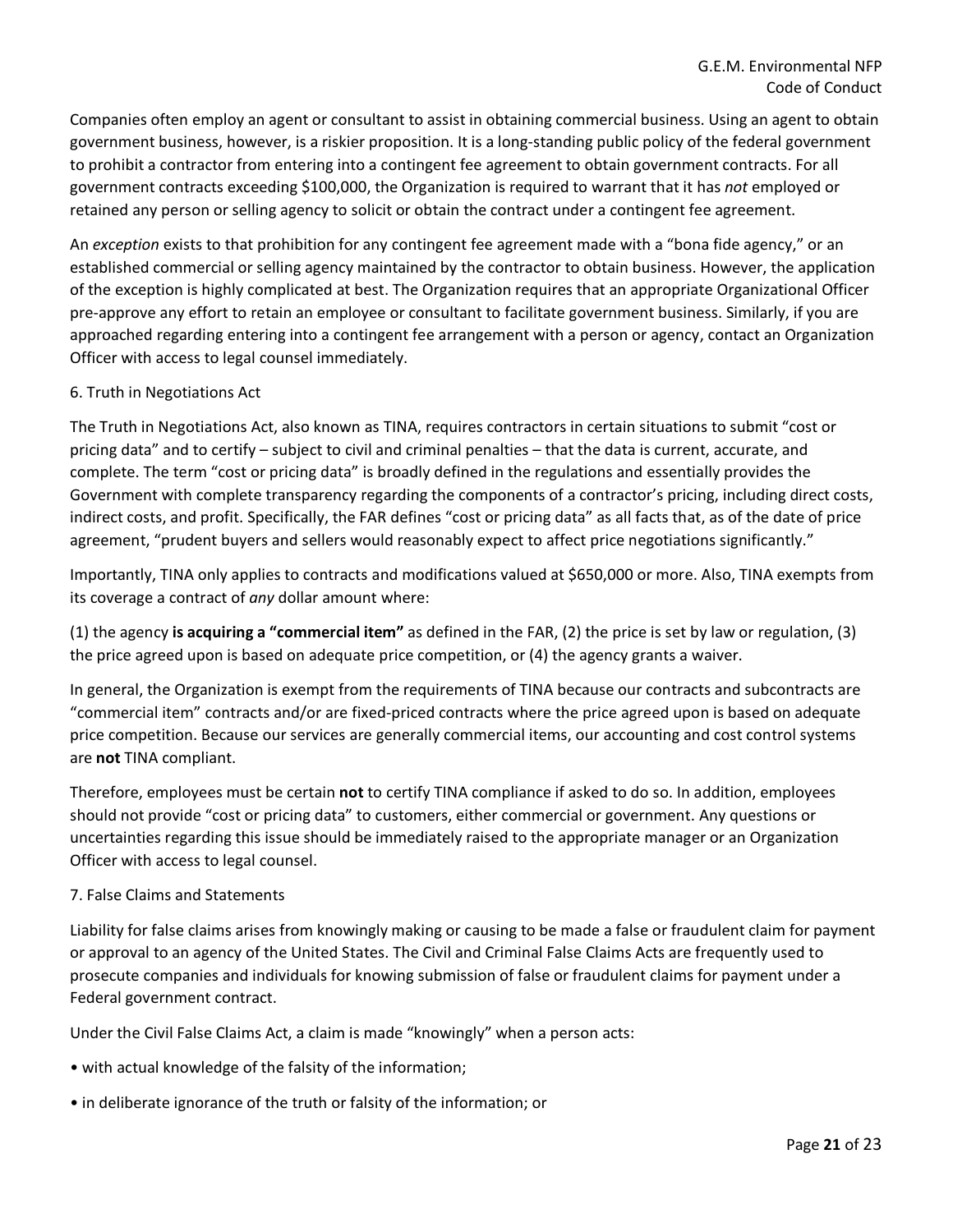• in reckless disregard of the truth or falsity of the information.

Employees who submit invoices, claims, and other requests for payment to government agencies and commercial customers must make certain that the invoices, claims, and their supporting documentation reflect accurate and truthful information. Failure to comply with this fundamental obligation may result in criminal and civil liability for both the Organization and the employee(s) involved. It may also result in a breach of contract or termination for default action against the Organization. Furthermore, the Organization's reputation could be damaged and our ability to win new contracts and stay financially healthy could be adversely affected. Because of the potentially severe consequences of making untruthful or inaccurate statements to our customers, the Organization will take appropriate disciplinary action against any employee who fails to comply with this requirement.

All Organization employees should adopt a proactive approach to potential problems involving false claims. Address them and, as necessary, contact your supervisor or an appropriate Organization Officer.

## 8. Accurate Cost Recording

It is essential when working on Government contracts to accurately record all costs. Invoices, financial statements, accounting records, and time sheets must be complete and reflect actual costs. This means that:

- you must not create or help create inaccurate or misleading records (financial statements, time sheets, etc.);
- employees who complete time sheets or time cards must make certain to report all hours correctly;
- records must accurately reflect the recipient of all payments; and
- expenses, including personal expense reports, must reflect the true nature of the expense.

Where mistakes occur, they should be promptly corrected. However, Organization records must not be altered without proper authorization, and you must keep all Organization records according to applicable laws and Organization policy.

#### 9. Special Antitrust Considerations – Teaming Agreements & Joint Ventures

Teaming agreements and joint ventures are permissible and commonly used in major government procurements. Nonetheless, these business arrangements warrant particular attention when used in the context of federal procurement.

*First*, government agencies often encourage companies to enter into such arrangements in the belief that they will result in better overall proposals. Such encouragement from a procuring agency, however, does *not* remove these arrangements from the operation of the normal antitrust rules. Accordingly, rules related to collusive pricing, bid rigging, market allocation, boycotts, and trade association activity, among others, are enforced.

*Second*, the government must be notified in the proposal of the existence of such arrangements, as well as the parties' relationships to one another. If the arrangement is agreed upon after award, the government must be informed before it takes effect. The government has been known to require the dissolution of such arrangements where they are deemed to violate antitrust laws.

All teaming agreements or joint ventures the Organization is contemplating entering into must be reviewed and approved in advance by an appropriate Organization Officer with access to legal counsel.

10. Suspended and Debarred Contractors